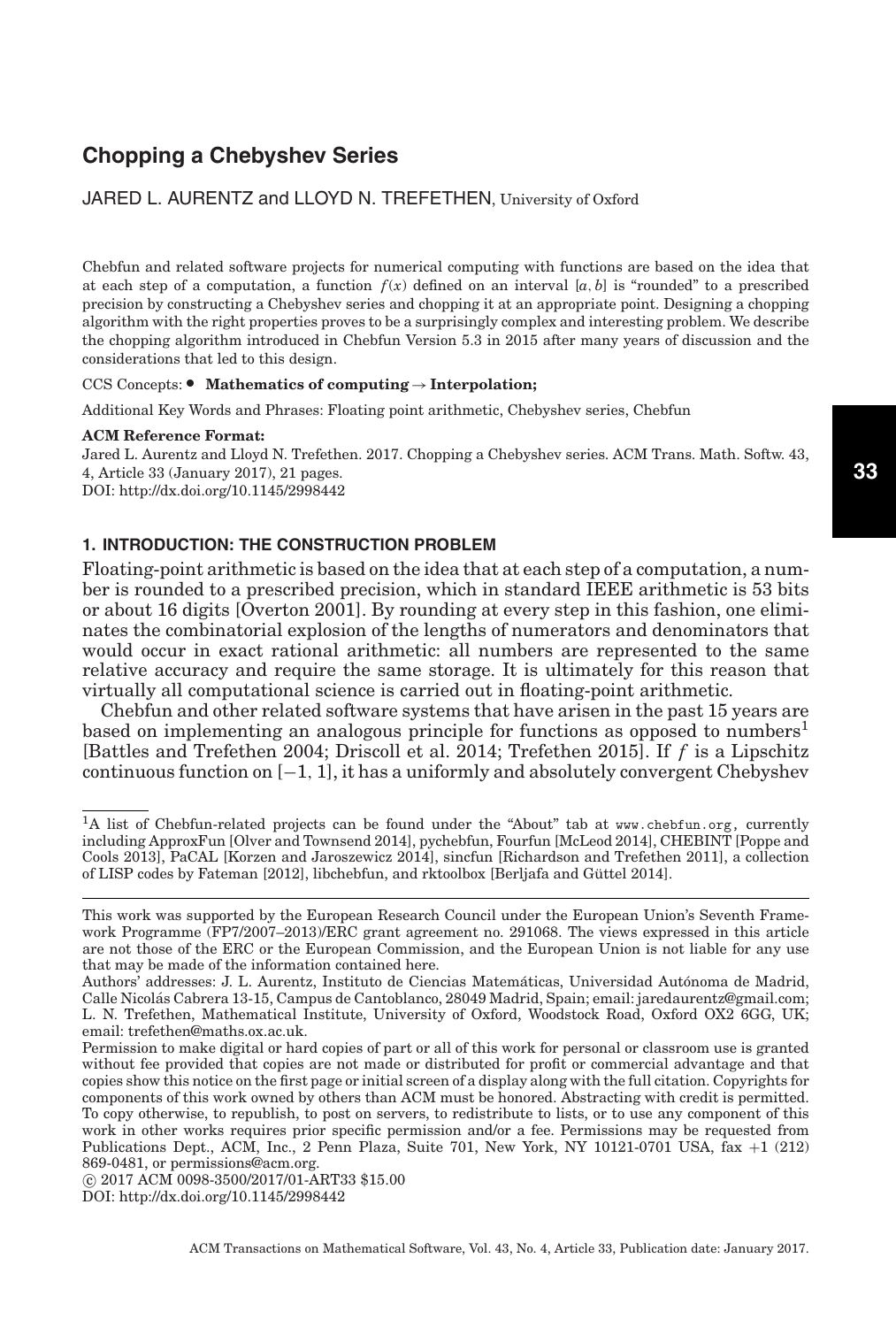<span id="page-1-2"></span>

Fig. 1. Above, the function *f* of [\(2\)](#page-1-0) represented in Chebfun by a polynomial of degree 165. Below, the error at 1,000 equally spaced points in  $[-1, 1]$ .

<span id="page-1-1"></span>series:

$$
f(x) = \sum_{k=0}^{\infty} a_k T_k(x), \quad a_k = \frac{2}{\pi} \int_{-1}^{1} \frac{f(x) T_k(x)}{\sqrt{1 - x^2}} dx,
$$
 (1)

where  $T_k$  denotes the degree k Chebyshev polynomial, with  $2/\pi$  changed to  $1/\pi$  in the case of the coefficient  $a_0$  [Trefethen [2013\]](#page-20-11). If  $f$  has several derivatives of smoothness or better, the series typically converges to 16-digit accuracy after tens or hundreds of terms, making computation with functions in this form eminently practical when carried out with stable and efficient algorithms, including solution of problems such as rootfinding, integration, differentiation, minimization, and maximization. Piecewisesmooth functions can be represented by concatenating such representations, with intervals and subintervals  $[a, b]$  other than  $[-1, 1]$  handled by the obvious linear change of variables applied to Equation [\(1\)](#page-1-1).

For example, consider the function

<span id="page-1-0"></span>
$$
f = 3e^{-1/(x+1)} - (x+1), \quad x \in [-1, 1], \tag{2}
$$

which is  $C^{\infty}$  but not analytic. In Chebfun, in 0.05 second on a typical 2015 desktop computer, the following commands plot *f* and determine its zeros and maximum value in [−1, 1]. The plot appears in Figure [1.](#page-1-2)

```
\Rightarrow f = chebfun(\mathcal{O}(x) 3*exp(-1./(x+1))-(x+1));
\gg plot(f)
\gg roots(f)
   ans =-1.000000000000000
      -0.338683188672833
       0.615348950784159
\gg max(f)ans = 0.108671573231256
```
Equation [\(2\)](#page-1-0) illustrates the construction of a Chebfun from an explicit formula, but this is only one fashion in which chebfuns are constructed in practice. They may equally be constructed from a program that evaluates a function as a black box, by solving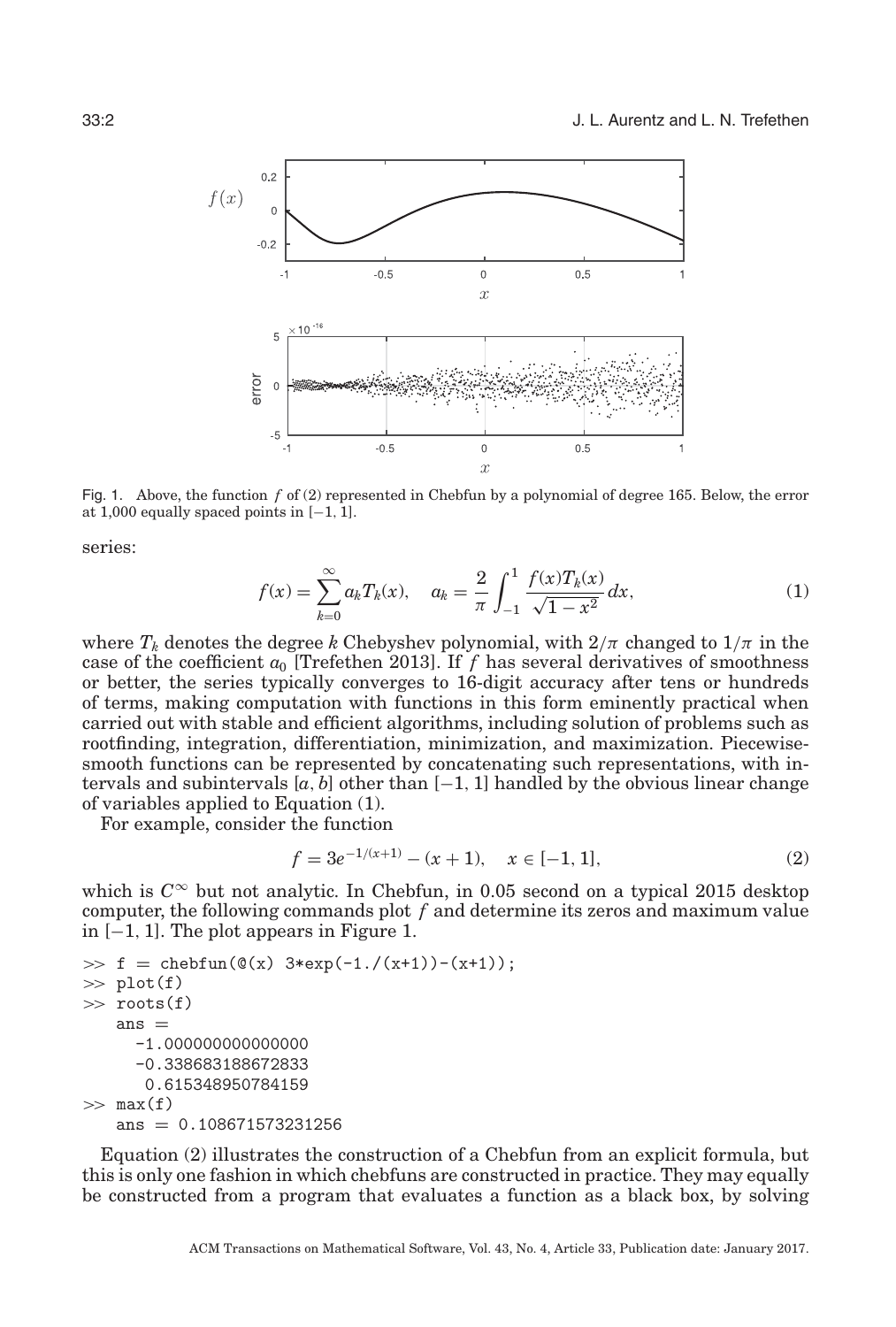<span id="page-2-0"></span>

Fig. 2. Chebyshev coefficients  $|a_k|$  for the Chebfun representation of  $f$ .

differential equations, or, most often, by performing operations on chebfuns already in existence. Hundreds of examples can be found in the online examples collection at [www.chebfun.org.](file:www.chebfun.org) The construction process is always based on function samples, not formulas.

Figure [1](#page-1-2) also shows the error in the Chebfun approximation to Equation [\(2\)](#page-1-0) at 1,000 equally spaced points in  $[-1, 1]$ . Evidently, the approximation has about 15 digits of accuracy relative to the global scale of *f*. Chebfun represents *f* by a polynomial of degree 165, which corresponds to a polynomial interpolant on a 166-point grid:

 $\gg$  length(f) ans  $= 166$ 

This function representation is called a *chebfun* (with a lowercase *c*). Figure [2](#page-2-0) shows the absolute values of the Chebyshev coefficients *ak* on a log scale. This article is about how representations like these are determined, not only when a chebfun like *f* is constructed from scratch, but also as further operations on chebfuns are carried out as indicated earlier, such as  $f + g$ ,  $fg$ ,  $exp(f)$ ,  $1/f$ , and so on. (For the last of these, poles are introduced at the zeros of *f* and the new function is represented by a chebfun with three smooth pieces, each of which is called a *fun*.) The same algorithm is applied for solution of ordinary differential equation boundary-value problems (ODE BVPs) via Chebyshev spectral collocation (Section 8).

The core of the Chebfun construction process is sampling a function on successively finer grids. In its standard mode of operation, the constructor samples a function on Chebyshev grids with 17, 33, 65,... points, computing the Chebyshev coefficients of the polynomials of degrees 16, 32, 64,... in sequence that interpolate the data on each grid. (The  $(n + 1)$ -point Chebyshev grid consists of the points  $\cos(j\pi/n)$ ,  $0 \le j \le n$ .) When coefficients fall to the level of machine precision, the refinement stops and the series is chopped. Figure [3](#page-3-0) shows how this process plays out for this function *f*. Grids of 17, 33, 65, and 129 points are tried first, and then on the grid of 257 points, the Chebyshev coefficients reach a plateau at a level close to machine precision caused by rounding errors. This corresponds to a Chebyshev series of degree 256, which the constructor then chops to degree 165. The appearance of such a plateau is typical: to good approximation, on these log scales, rounding errors appear approximately as white noise in the sequence of Chebyshev coefficients. One could attempt a careful analysis that would distinguish the precise mathematics of Chebyshev coefficients, say, from that of coefficients in a Legendre expansion, but such an analysis would depend on precise assumptions that would limit its relevance to the great variety of series-chopping problems that arise in practice, as the examples of this article will exhibit.

A simple way for a user to see where Chebfun has chopped a series is to call plotcoeffs after constructing a function both in the usual way and with the 'doublelength' flag, which constructs it with twice the adaptively selected degree.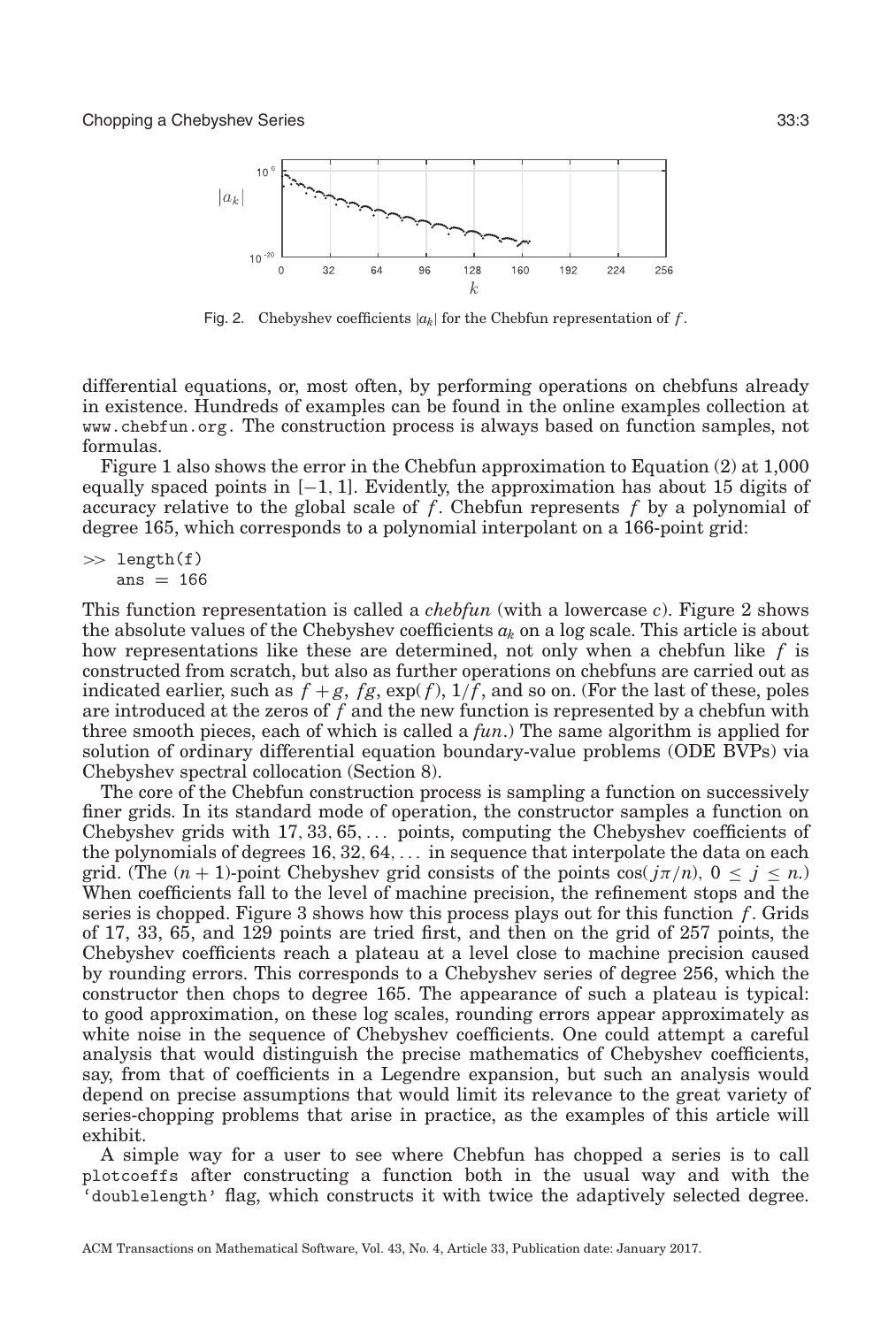<span id="page-3-0"></span>

Fig. 3. Chebfun construction process for the function *f* of (2). The grid is refined repeatedly until a plateau of rounding errors near the level of machine precision is detected, and then the series is chopped at the beginning of the plateau to give the result shown in Figure [2.](#page-2-0)

For example, Figure [4](#page-4-0) plots such results for the function  $f(x) = \exp(\sin(\pi x))$  based on the commands

```
\gg ff = \mathbb{Q}(x) exp(sin(pi*x));
\gg f = chebfun(ff); plotcoeffs(f,'.')
\gg f2 = chebfun(ff,'doublelength'); plotcoeffs(f2,'.')
```
In brief, then, this article is about the design of an automated procedure for getting from Figure [3](#page-3-0) to Figure [2.](#page-2-0) It is based on more than a decade of experience during which millions of chebfuns have been constructed by ourselves and other Chebfun users around the world. This experience has shown that there are surprisingly many challenges along the way to making this straightforward-seeming construction process fully reliable.

Perhaps we may add a further word on the analogy between rounding of numbers in floating-point arithmetic and chopping of Chebyshev series in numerical computing with functions. As with most analogies, this is not an isomorphism, and a noteworthy difference between the two contexts is that the number of bits in a floating-point number system is fixed in advance, whereas the number of terms in a chebfun is variable, determined at runtime. The chopping of Chebyshev series thus shares some features with variable-precision arithmetic and, in particular, with what is known in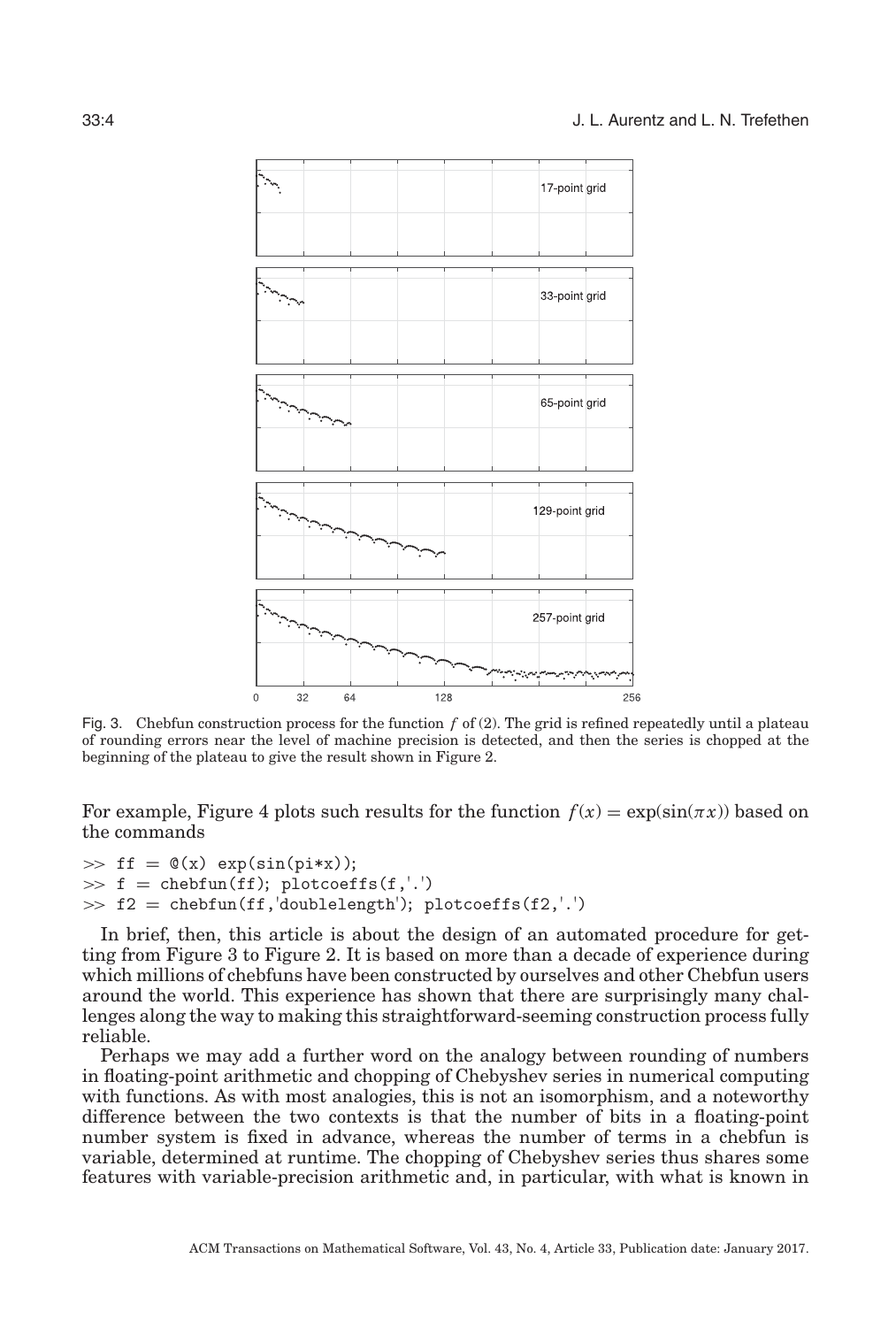<span id="page-4-0"></span>

Fig. 4. The 'doublelength' flag constructs a chebfun of twice the adaptively determined degree. Combining this with plotcoeffs provides a simple way for users to see how Chebfun has chosen to represent a function. (a):  $plots(chebfun(ff))$ . (b):  $plots(chebfun(ff, 'doublelength')).$ 

computer engineering as significance arithmetic, where a number system attempts to discard insignificant bits at each step.

#### **2. SIMPLIFICATION: COEFFICIENTS ONLY**

To begin, we mention a simplifying assumption that applies throughout our work. This is that chopping decisions are made entirely on the basis of Chebyshev coefficients, not function values. Loosely speaking, we have chosen to regard the task of getting from Figure [3](#page-3-0) to Figure [2](#page-2-0) as the "whole problem" of chebfun construction.

This construction in coefficient space is not the only way in which the problem might have been approached. In principle, one might decide how fine a grid is needed by constructing an approximation on one grid and then evaluating it at off-grid points. Mathematically, this could lead to interesting questions associated with pointwise accuracy of approximations and expansions. On the other hand, many off-grid points would have to be tested for reliability. (Many functions have exceptional behavior in localized regions; our use of Chebyshev coefficients ensures at least that every point of a reasonably fine global grid is sampled.) We would not claim that constructing functions via coefficients is the only reasonable approach, but for better or worse, this is the route Chebfun has followed from the beginning. One of the benefits of this approach is that the human eye, looking at plots like Figures [2](#page-2-0) and [3,](#page-3-0) can help judge how well an algorithm is working—and Section 5 of this article is built around such plots.

Boyd's book [Boyd [2014\]](#page-20-12) contains an interesting Chapter 3 on "Adaptive Chebyshev Interpolation," which discusses various ideas that have been proposed over the years for truncating Chebyshev series. A number of them are summarized in his Table 3.3.

There is one place where the principle of coefficients-only construction is broken. After a candidate chebfun is constructed, to confirm that it is valid, Chebfun executes a code called sampleTest that samples the chebfun at two arbitrary points in the interval of definition to make sure it matches the function being constructed. The idea here is to catch the case in which the function being sampled contains an isolated high-order Chebyshev polynomial component that aliases to a low-order one on Chebyshev grids. For example, the Chebyshev polynomial  $T_{128}(x)$  takes the value 1 at every point of the Chebyshev grids with 17, 33, and 65 points, so a pure coefficient-based construction process would confuse this function with the constant 1. For this function, Chebfun gets the right answer since sampleTest duly fails for the candidate chebfuns constructed on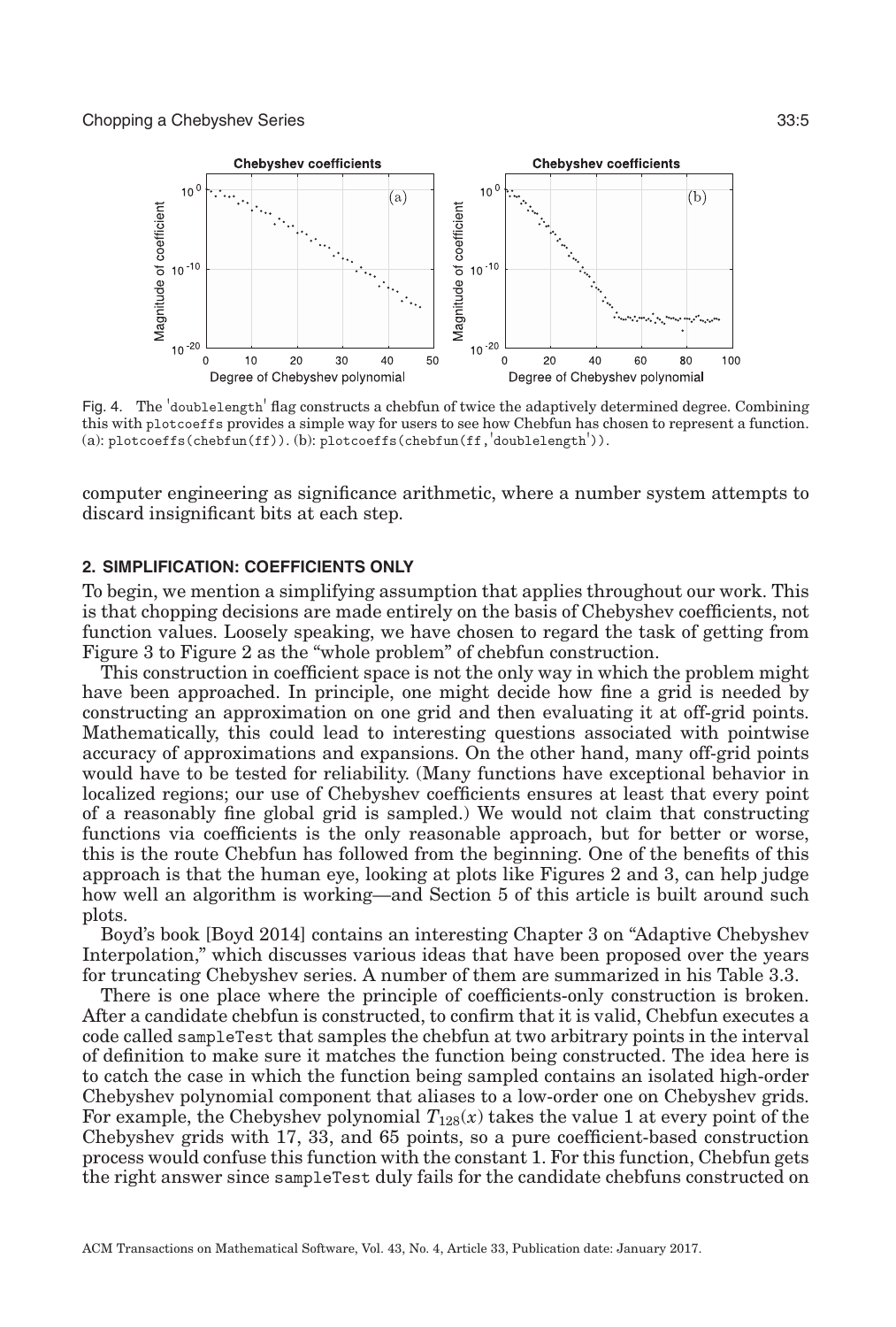each of the grids just mentioned, until finally the correct chebfun is identified on the grid of 129 points.

 $\gg$  length(chebfun( $\mathcal{O}(x)$  cos(128\*acos(x)))) ans  $= 129$ 

Of course, in principle, a function might arise that outwits sampleTest, but we have never seen this happen. The possibility of being fooled by special data has been familiar to numerical analysts since the 1960s, when de Boor, Lyness, and others pointed out that adaptive quadrature routines can always be fooled by an integrand that happens to take, say, the value 0 at every sample point  $\lbrack$  de Boor [1971\]](#page-20-13).<sup>[2](#page-5-0)</sup>

# **3. RELATIVE SCALES AND CONVERGENCE TOLERANCE**

Following the principle of floating-point arithmetic, all algorithmic decisions in Chebfun are based on relative quantities.[3](#page-5-1) Thus, for example, 2500 *f* and 2−<sup>500</sup> *f* are represented by polynomials of exactly the same degree 165 as *f* itself:

 $\gg$  length(chebfun('2.^(500)\*(3\*exp(-1./(x+1))-(x+1))')) ans  $= 166$ >> length(chebfun('2.^(-500)\*(3\*exp(-1./(x+1))-(x+1))')) ans  $= 166$ 

A further check of coefficients confirms that they are exactly the same in all three cases apart from factors of  $2^{500}$ . To achieve scale invariance, Chebfun makes decisions about chopping a sequence of coefficients relative to the largest coefficient in absolute value. Scale-related irregularities will not arise unless a function nears the overflow or underflow limits around  $2^{\pm 1024}$ .

A different question is what relative accuracy to seek in constructing functions numerically. Chebfun's design makes use of a user-adjustable chebfuneps parameter that determines convergence, which is set by default to machine epsilon,  $2^{-52}$ . For most Chebfun calculations, we have long recommended that users leave chebfuneps at this value rather than increasing it in the hope of a speedup, and indeed, there are "Frequently Asked Questions" at our website on this topic.[4](#page-5-2) The reason is that Chebfun usually manages to exploit the piecewise smoothness of functions, so that halving the accuracy requirement from 16 to eight digits, say, would typically at best halve the total cost. We are motivated by the analogy with floating-point arithmetic, where the consensus of decades of scientific computing is that it is usually best to work in a fixed relatively tight precision rather than try to make savings by fine-tuning.<sup>5</sup>

There are three contexts in which it may most often be desirable to loosen the tolerance in Chebfun calculations. One is in solving differential equations, where the work may scale worse than linearly as the grid is refined in search of greater accuracy—and, moreover, matrices may arise whose ill-conditioning forces the loss of some digits in any case. As we shall describe in Section 8, Chebfun by default loosens the tolerance to about 10−<sup>12</sup> for ODE BVPs and IVPs (bvpTol, ivpAbsTol, and ivpRelTol). Second, loosening the tolerance brings bigger speedups in 2D and especially 3D computations

<span id="page-5-0"></span><sup>&</sup>lt;sup>2</sup>Any deterministic adversary could be outwitted, with probability  $\approx$  1, by the use of randomized tests. However, Chebfun avoids randomization, because it is too disturbing to users if results are occasionally unrepeatable, even if the differences involve unimportant choices at the level of machine precision.

<span id="page-5-1"></span> $3$ The solution of ODE IVPs is an exception, for our algorithms are based on ode113 and other MATLAB codes that are not scale invariant, as described in Section [8.](#page-13-0) We are considering ways to make them scale invariant nonetheless.

<span id="page-5-2"></span> $4$ chebfuneps can be increased by the command chebfuneps (1e-8) and returned to its default value with chebfuneps(eps).

<span id="page-5-3"></span><sup>5</sup>For enthusiastic advocacy of tuned precision, see Palmer [\[2015\]](#page-20-14).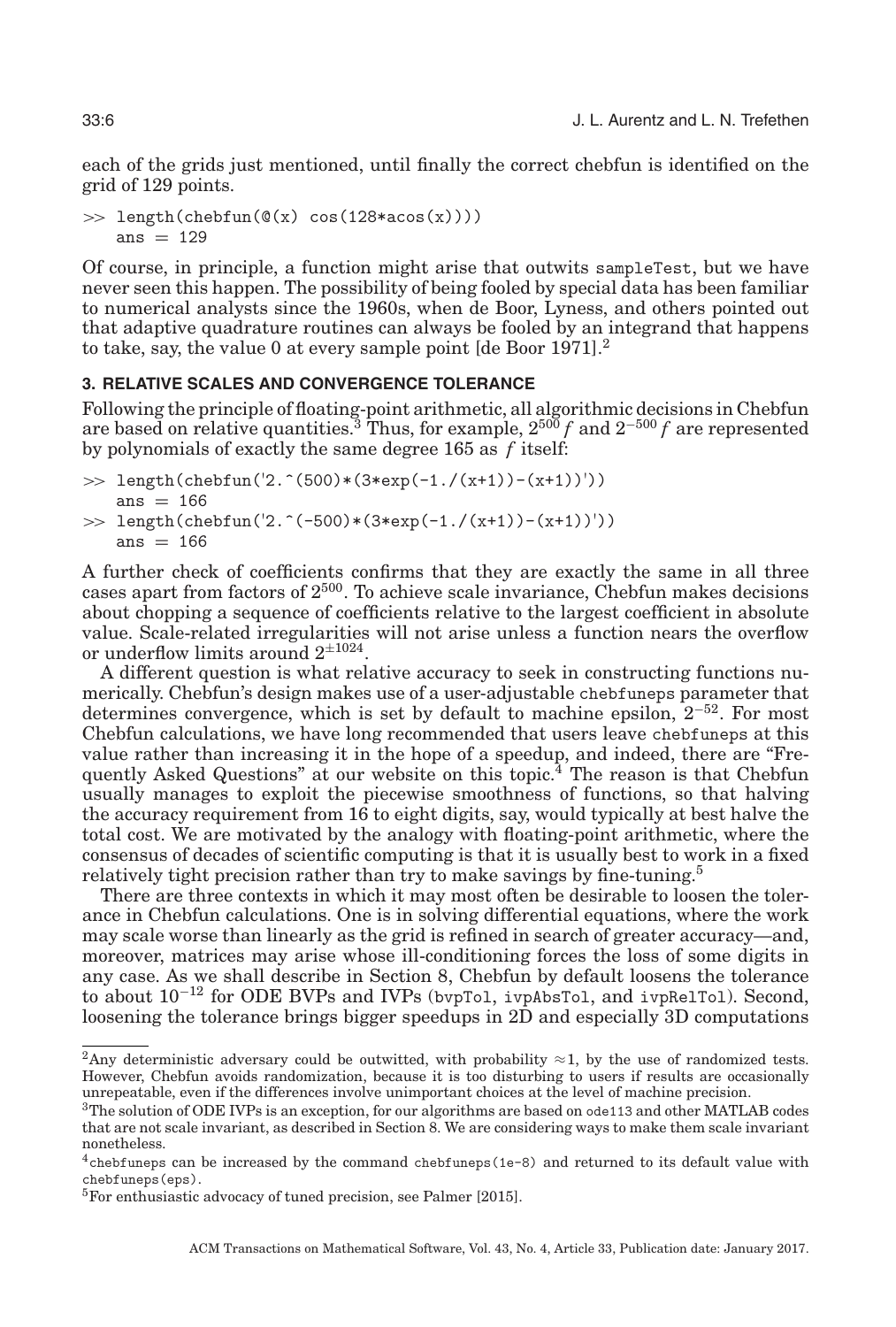<span id="page-6-0"></span>

Fig. 5. Chebyshev coefficients  $|a_k|$  for the Chebfun representation of f constructed with eps =  $10^{-6}$ . The faint red dots repeat the data from Figure 2 for comparison, based on the default precision.

(chebfun2eps, chebfun3eps). The third is in working with noisy data. If one is constructing functions from data only accurate to six digits, say, then it will probably be important to set chebfuneps to a number on the order of  $10^{-6}$ .

For example, here is a construction of a chebfun for the function  $f$  of Equation  $(2)$ with precision  $10^{-6}$  instead of the default value. The degree of the chebfun reduces from 165 to [5](#page-6-0)0, and max $(f)$  is now accurate to seven digits. Figure 5 shows the Chebyshev coefficients. A plot of the function itself looks indistinguishable from Figure  $1(a)$ .

```
\Rightarrow f = chebfun(\mathcal{O}(x) 3*exp(-1./(x+1))-(x+1), 'eps', 1e-6);
\gg length(f)
    ans = 51\gg max(f)ans = 0.108671567726459
```
Further examples of loosening of chebfuneps are presented in Section [5](#page-9-0) (Figure [10\)](#page-12-0).

# **4. ALGORITHM STANDARDCHOP**

<span id="page-6-2"></span>We now present the algorithm implemented in the Chebfun code standardChop, introduced in version 5.3 in November 2015. Some of our aims in the design of this algorithm have been these:

- (1) Be simple enough to explain to people (and ourselves!)[.6](#page-6-1)
- (2) Be simple enough to reason about mathematically.
- (3) In particular, have as few input and output parameters as possible.
- (4) Unify diverse algorithms previously applied in various corners of Chebfun (including ODE BVPs, ODE IVPs, "trigfuns" for periodic functions, and 2D and 3D functions).
- (5) Maintain accuracy as close as possible to a prescribed level chebfuneps; though this will typically be machine epsilon ( $\approx 10^{-16}$ ), the chopping algorithm should not include hardcoded numbers.
- (6) Nevertheless, detect plateaus of rounding errors at a slightly higher level if necessary and chop accordingly.
- (7) At the same time, get an extra digit or two when this is cheap.
- (8) Adjust in a systematic way to user-specified looser tolerances, for example, for computing with functions contaminated by noise.
- (9) Don't examine too many more coefficients than are eventually kept.
- (10) Get the right answer when the function really is a low-degree polynomial.
- (11) Avoid anomalies where Chebfun makes an "obviously wrong" chop.

<span id="page-6-1"></span><sup>6</sup>Folkmar Bornemann evoked an embarrassed laugh at the Chebfun and Beyond conference in 2012 when he projected on the screen a comment he had found at the heart of the version 4 Chebfun constructor MATLAB code: % Why do we do this? .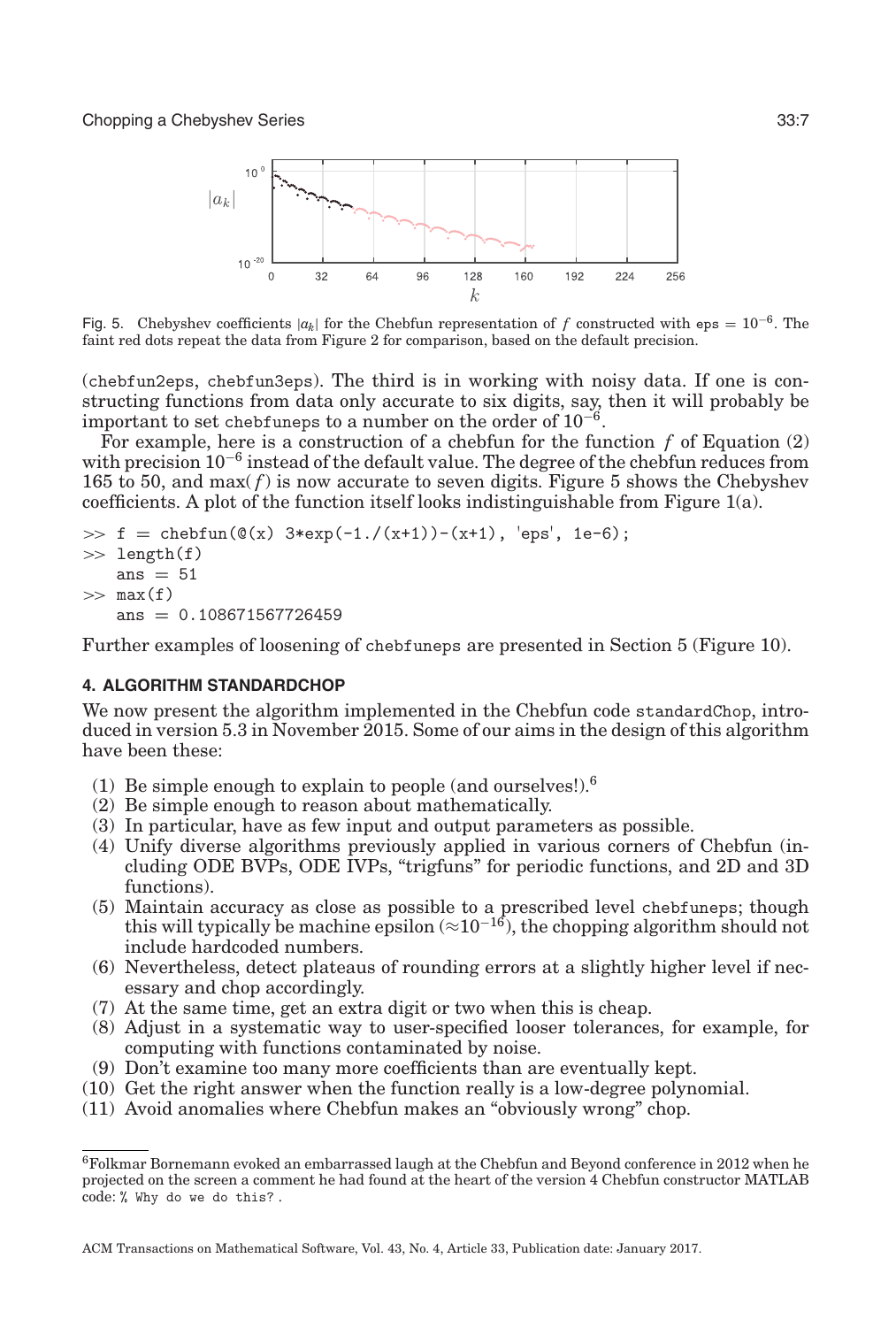For full details about standardChop, see the code listing (which includes careful comments) in the appendix. For discussion of the various parameter choices embedded in this algorithm, see the fourth paragraph of the next section. We do not claim that this algorithm is optimal, merely that it is a good candidate in a complex situation. Indeed, the larger purpose of this article is not so much to advocate a particular algorithm as to delineate some of the surprisingly many considerations that arise in trying to generalize the notion of floating-point arithmetic from numbers to functions. In the remaining sections, the motivation for the design of standardChop will be further explained via many examples.

standardChop takes two inputs, a real or complex number sequence coeffs of length  $n \geq 17$ , and a relative tolerance to  $\in (0, 1)$ , which is normally set equal to Chebfun's general tolerance chebfuneps. It produces one output: an integer cutoff  $\in [1, n]$ .<sup>[7](#page-7-0)</sup> If cutoff  $\leq n-1$ , the constructor is "happy" and coeffs should be chopped to length cutoff. If cutoff  $= n$ , the constructor is "unhappy" and a longer coefficient sequence is needed.

Note that the MATLAB convention of beginning indexing at 1 rather than 0 is a potential source of confusion. The sequence coeffs is indexed from 1 to *n*, so the description below is framed in those terms. In the standard application, this will correspond to a Chebyshev series with coefficients from degree 0 to  $n-1$ , and the final index cutoff to be retained will correspond to degree cutoff  $-1$ .

standardChop proceeds in three steps.

<span id="page-7-1"></span>*Step* 1. *Compute the upper envelope of* coeffs *and normalize.* The input sequence coeffs is replaced by the nonnegative, monotonically nonincreasing sequence defined in this way:

$$
envelope_j = \max_{j \le k \le n} |\text{coeffs}_k|.
$$
\n(3)

(Note that the use of the absolute value makes the chopping algorithm applicable to complex functions as well as real ones.) If envelope<sub>1</sub>  $\neq$  0, this sequence is then normalized by division by  $env\neq0$  to give a nonnegative, monotonically nonincreasing sequence whose first element is 1. The output of standardChop will depend only on envelope, so this first step entails a substantive algorithmic decision: to assess a sequence only on its rate of decay, ignoring any oscillations along the way. The coding of step 1, incidentally, can be made more elegant with the use of the MATLAB cummax command. This was only introduced in MATLAB 2014b, however, so for the sake of users with older versions of MATLAB, the Chebfun project will wait a few years before improving these lines of code.

*Step 2. Search for a plateau.* The algorithm now searches for a sufficiently long, sufficiently flat plateau of sufficiently small coefficients. If no such plateau is found, the construction process is unhappy: cutoff is set to *n* and the algorithm terminates. A plateau can be as high as  $\text{tol}^2$  if it is perfectly flat but need not be flat at all if it is as low as tol. The rationale is that if coefficients are at the level tol, the user's specification has been fully met; the higher above this level they lie, the stronger an indication the algorithm demands that incorporating new coefficients would not improve accuracy at a worthwhile rate. Precisely, a plateau is defined as a stretch of coefficients envelope<sub>*i*</sub>,..., envelope<sub>*i*</sub> with  $j \geq 2$  and  $j_2$  = round(1.25 $j + 5 \leq n$  with

<span id="page-7-0"></span> $^{7}$ In a project like Chebfun with 200,000 lines of code and dozens of contributors, temptations to make things complicated are ever-present. Holding the numbers of inputs and outputs to two and one, respectively, was an act of will.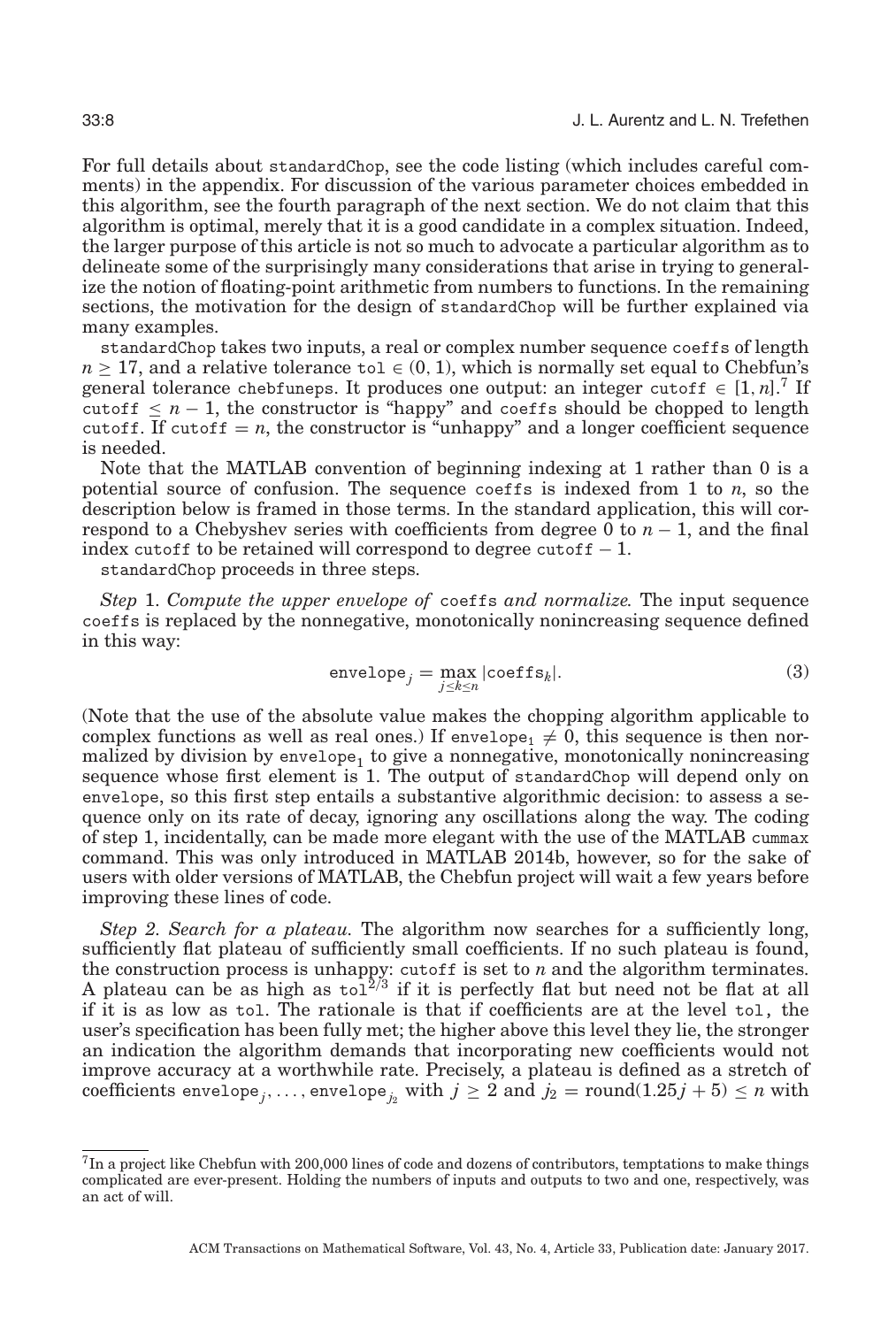<span id="page-8-0"></span>

Fig. 6. Sketch of the Chebfun construction process for  $f(x) = \log(1.1-x)$ . (a) After rejecting the 17-, 33-, and 65-point Chebyshev grids, Chebfun computes coefficients on the 129-point grid. (b) In step 1 of standardChop, the monotonically nonincreasing normalized envelope of the coefficients is constructed, and the plateau is found to be long, low, and level enough for chopping. Step 2 picks plateauPoint  $= 71$  as the last point before the plateau, marked by a triangle at position 70 on the axis (since the corresponding degree is 70). (c) Step 3 finds the lowest coefficient relative to a line tilted slightly downward, giving cutoff  $= 75$ , marked by a circle at position 74. For this function, the net effect of extending the series through  $|a_{74}|$  rather than  $|a_{70}|$  is an improvement in accuracy by about 1 bit.

the property

$$
\frac{\text{envelope}_{j_2}}{\text{envelope}_{j}} \geq r = 3\left(1 - \frac{\text{log(envelope}_j)}{\text{log(tol)}}\right).
$$

The integer plateauPoint is set to  $j-1$ , where j is the first point that satisfies these conditions.

*Step* 3. *Chop the sequence near the beginning of the plateau.* Having identified an index plateauPoint that is followed by a plateau, one might think that the code would simply set cutoff = plateauPoint and terminate. Such a procedure works well most of the time. However, exploring its application to hundreds of functions reveals that quite often, plateauPoint doesn't catch the true "elbow" of the envelope curve. Sometimes, it is clear to the eye that a little more accuracy could be achieved at low cost by extending the sequence a little further (algorithmic aim 7 in the list of the last section). Other times, if a plateau is detected just below the highest allowed level to  $1^{2/3}$ , it is clear to the eye that the plateau actually begins at an earlier point slightly higher than  $\text{tol}^{2/3}$ . To adjust for these cases, step 3 sets cutoff to a value that may differ from plateauPoint. Figure [6](#page-8-0) gives the idea that cutoff  $+1$  is set to the point at which envelope touches a straight "ruler" held up to the data tilted downward with a slope corresponding to a decrease over the range by the factor  $\text{tol}^{1/3}$ . For the precise details (which are actually very simple), see the code listing in the appendix. Figure [9\(](#page-11-0)d) illustrates the impact of this step in a case with plateau level just below to  $1^{2/3}$ .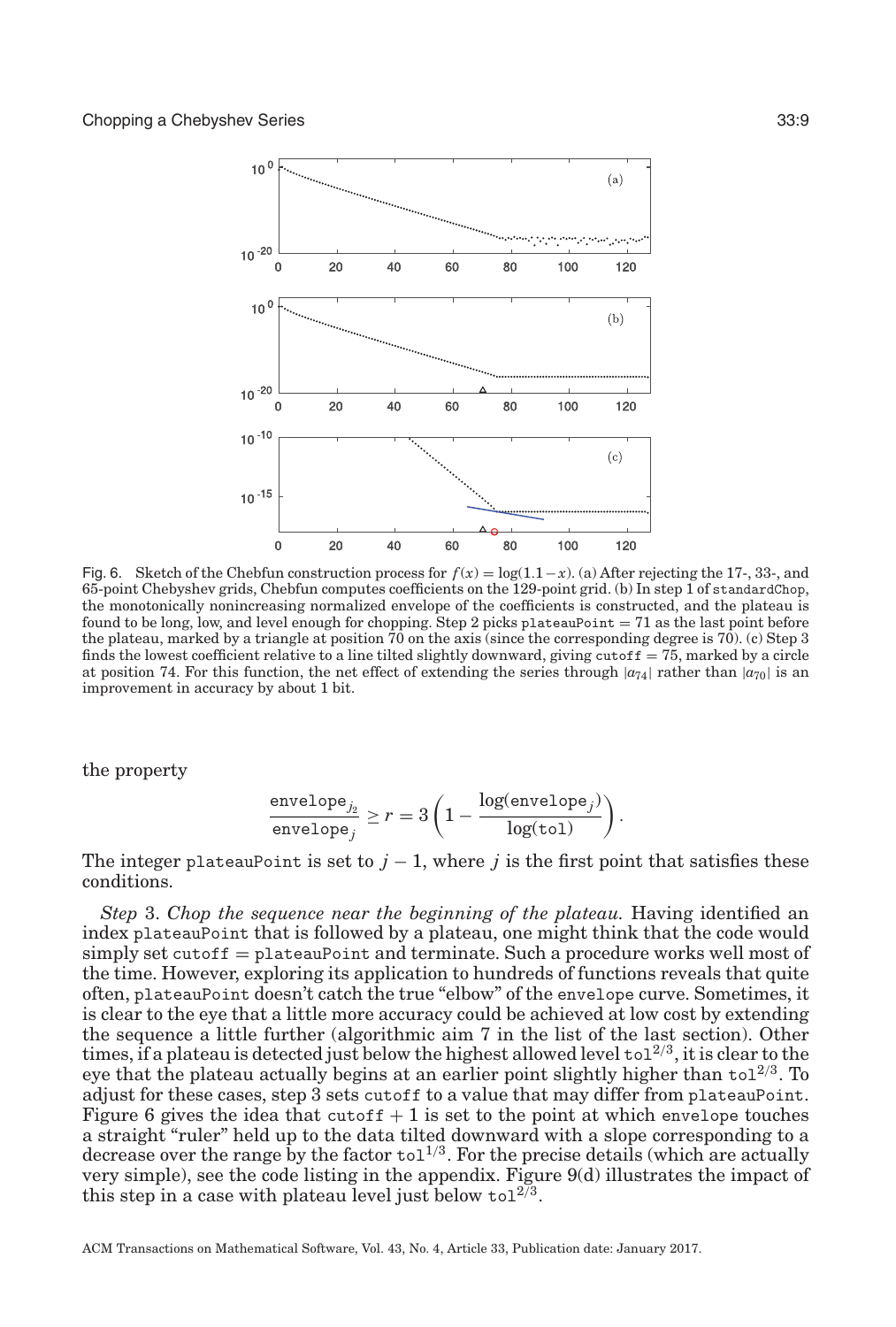#### **5. EXAMPLES AND DISCUSSION**

<span id="page-9-0"></span>We now present four figures each containing four plots, for a total of 16 examples selected to illustrate various issues of chebfun construction. We present these in the context of chebfuns constructed from scratch, as in the example  $f =$ chebfun( $\mathcal{Q}(x)$  exp(x)./(1+x.^2)), but approximately the same results would arise in computation with functions as in  $x = \text{chebfun}(\mathcal{C}(s) \, s)$ ,  $f = \exp(x)$ ./(1+x.<sup>o</sup>2), as discussed in Section [8.](#page-13-0) In each case, we use the default interval [−1, 1].

Each example is presented in the same format, as two sequences of Chebyshev coefficients  $|a_k|$  superimposed on a log scale. The open circles show the coefficients of the chebfun as finally constructed. The solid dots show the coefficients from the grid of  $2<sup>K</sup> + 1$  points on which the constructor has decided it is "happy." Thus, the sequence of solid dots is chopped to obtain the final sequence of open circles[.8](#page-9-1) The green line shows the envelope [\(3\)](#page-7-1).

The standardChop indices cutoff and plateauPoint can be identified in these figures. The final circle marks cutof  $f - 1$ , the highest degree of the chebfun finally constructed. The triangle plotted on the bottom axis marks plateauPoint $-1$ , the point just before the beginning of the plateau that was detected. Often these two points are the same, indicating that step 3 of standardChop has had no effect. In several cases, cutoff is slightly greater than plateauPoint, indicating that step 3 has detected that a little more accuracy can be attained at low cost, as in Figure [6](#page-8-0) (algorithmic aim 7 in the list of Section [4\)](#page-6-2). In two cases, cutoff is much smaller than plateauPoint, indicating that, given that the series is to be chopped, it is more cost-effective to chop it earlier (algorithmic aim 11).

The mention of the term "cost-effective" highlights the fact that throughout this design process, choices of strategies and parameters have been made that are somewhat arbitrary. How many coefficients that "look like a noise plateau" should be sampled before the system decides to look no further? If coefficients have fallen close to the ideal tolerance but it appears far more would be needed to reach it, where should the series be chopped? Can the eye be trusted if it judges that a chopping point is "obviously wrong"? standardChop embodies answers to such questions, and the examples of this section have been chosen to illustrate how these choices play out in practice. We hope we have struck a good balance of accuracy, efficiency, and avoidance of disturbing anomalies.

We begin with examples [7\(](#page-10-0)a) and [7\(](#page-10-0)b), selected to remind us that Chebfun must deal effectively with functions that are actually low-degree polynomials (algorithmic aim 10). Usually there will be a high cliff between the coefficients to be retained and those to be discarded, as with  $x^2 + x^5$ . Sometimes, however, the cliff will be not so high, as with  $x^2+10^{-14}x^5$ , and here the constructor must make a decision. If  $10^{-14}$  is changed to  $10^{-16}$  in Figure [7\(](#page-10-0)b), it makes the other decision and chops the series after degree 2. (With the in-between value  $10^{-15}$ , not shown, it keeps the  $T_3$  coefficient but discards the slightly smaller  $T_5$  one.)

Examples [7\(](#page-10-0)c) and [7\(](#page-10-0)d) begin the exploration of the more usual case, functions that are not polynomials but will be approximated by polynomials. Example [7\(](#page-10-0)c) is the most basic function of all,  $e^x$ , and Example [7\(](#page-10-0)d) divides this by  $2^{332} \approx 10^{100}$  to illustrate exact binary scale invariance.

Example [8\(](#page-10-1)a) of Figure [8](#page-10-1) repeats  $exp(x)$ , but with a little noise added in the form of a term  $10^{-14} \cos(999x)$ , raising the level of the plateau. Here the flexibility of the constructor leads to a chop one term earlier than before (algorithmic aim 6). Examples [8\(](#page-10-1)b) through [8\(](#page-10-1)d) explore the engineering choices involved in the design of the plateau

<span id="page-9-1"></span><sup>8</sup>Until version 5.3, the circles would not have matched the dots exactly, because a sequence of coefficients was not simply chopped but aliased back to the lower-order coefficients. Aliasing improves accuracy at grid points while worsening it between grid points, and in V5.3 we decided to drop it.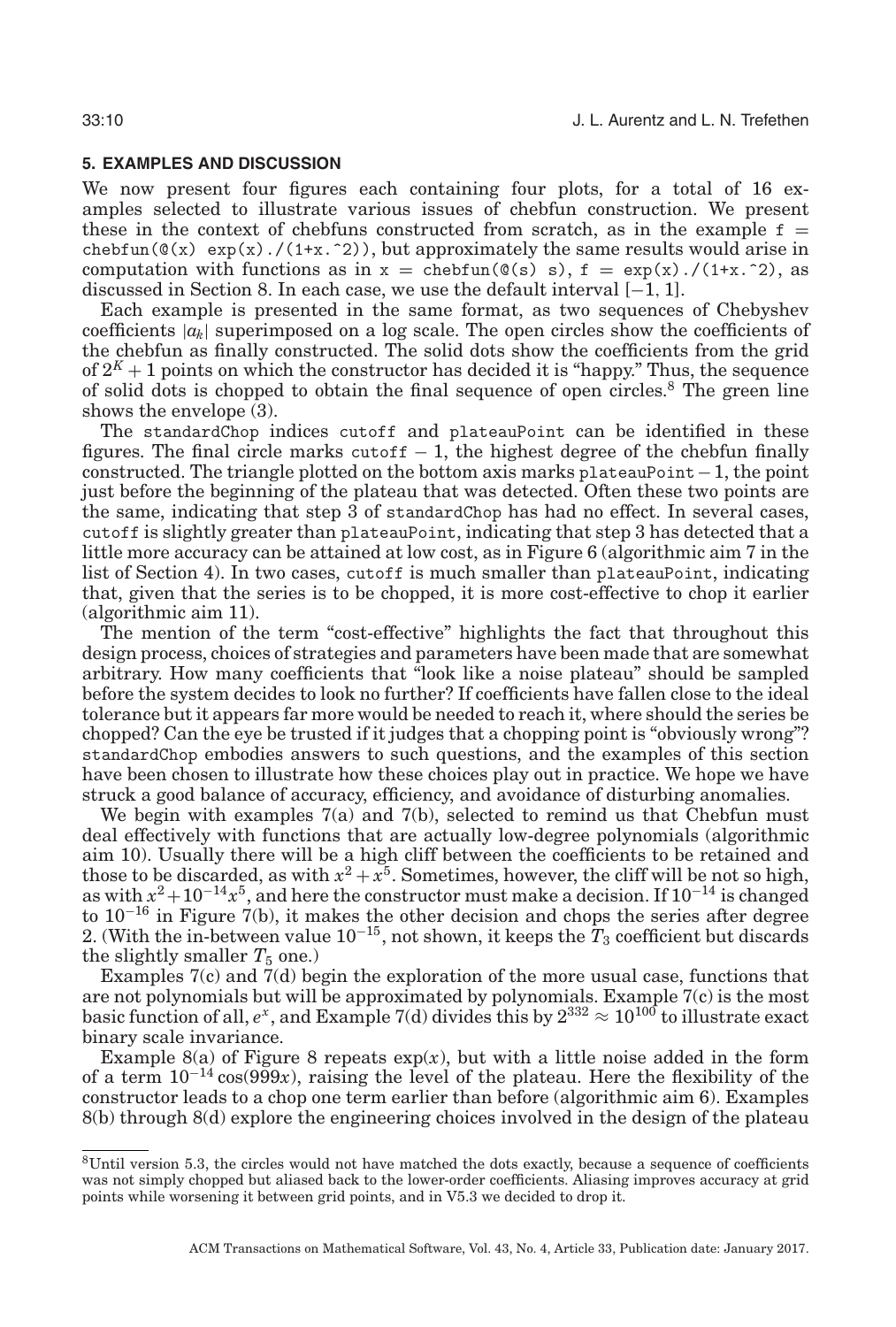<span id="page-10-0"></span>

Fig. 7. (a) Treatment of a polynomial. (b) Capturing a small-magnitude component. (c) A nonpolynomial function. (d) Scale invariance.

<span id="page-10-1"></span>

Fig. 8. (a) A little noise leads to earlier chopping. (b) This short stretch of small coefficients is not treated as a plateau. (c) This longer stretch is treated as a plateau. (d) With higher amplitude, again it is not a plateau.

detector. In Example [8\(](#page-10-1)b), a short plateau at level  $10^{-10}$  is not long enough to count, and the constructor insists on going further. The longer, quite flat plateau at the same level in Example [8\(](#page-10-1)c), on the other hand, is accepted for chopping, a consequence of algorithmic aim 9. Example  $8(d)$  shows that raising the magnitude by one further factor of 10 is enough for Chebfun once again not to accept it as a plateau (algorithmic aim 5).

Example [9\(](#page-11-0)a) illustrates how sampleTest can catch a component that otherwise might have been missed because of aliasing. Example [9\(](#page-11-0)b) shows that the scale of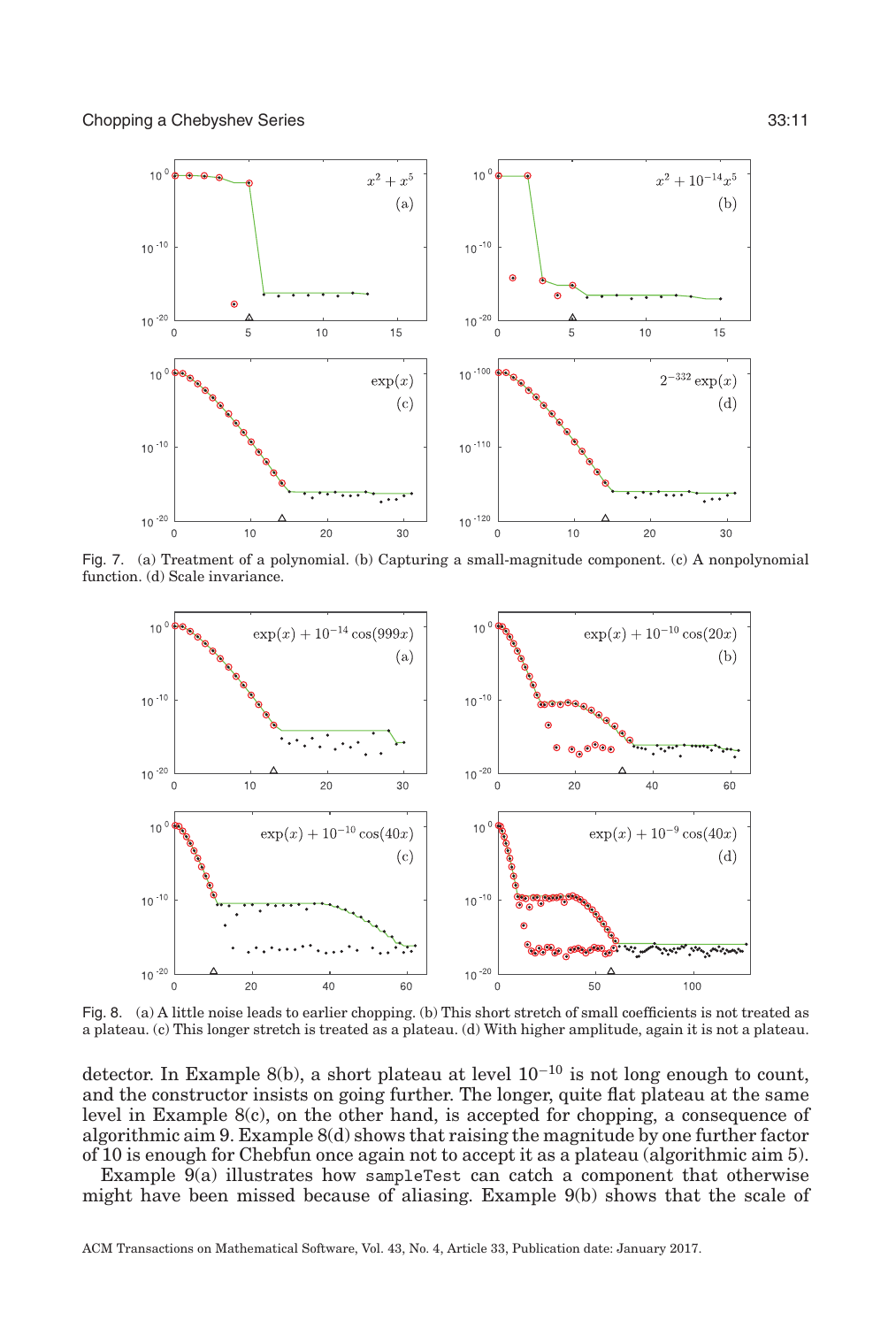<span id="page-11-0"></span>

Fig. 9. (a) sampleTest catches the *T*<sup>64</sup> component. (b) Some series grow exponentially before decaying. (c) When convergence is slow, Chebfun balances cost and benefit and chops before reaching the target tolerance. (d) Here plateauPoint = 56 but cutoff = 11.

a function may be determined by Chebyshev coefficients far from the beginning of the series. This example also illustrates Chebfun's treatment of complex functions. In Example [9\(](#page-11-0)c), the series converges very slowly, and step 3 of standardChop leads to a reduction of cutoff well below plateauPoint, the rationale being that the last 500 coefficients have not brought enough improvement to be worth the cost. (To force higher accuracy, one could specify the length of the chebfun explicitly.) Example [9\(](#page-11-0)d) also has  $\text{cutoff} \ll \text{plateauPoint}, \text{but here it is a matter of avoiding a chopping point that would}$ have seemed "obviously wrong" (algorithmic aim 11).

The examples of Figure [10](#page-12-0) explore the treatment of noise (algorithmic aim 8). Example [10\(](#page-12-0)a) involves a function with too much noise; standardChop is never happy on any grid, and Chebfun issues a warning message after attempting the default maximum grid size of  $2^{16} + 1$ . Example [10\(](#page-12-0)b) shows the different result achieved if chebfuneps is increased to 10−8. Examples [10\(](#page-12-0)c) and [10\(](#page-12-0)d) are a similar pair, except now, the noise is introduced not explicitly by randn but implicitly via cancellation error in the computation of a function with a removable singularity at  $x = -1$ .

# **6. STANDARD, STRICT, AND LOOSE CONSTRUCTORS**

The name standardChop comes from an idea of long standing in the Chebfun project, that a user may wish to apply different chopping strategies in different contexts. Sometimes one might want to insist on finding coefficients beneath a specified tolerance: a *"strict"* chopping rule. Sometimes one might wish to seek a plateau of noise or rounding errors without any a priori notion whatever about how high this might be: a *"loose"* chopping rule. Our presumption has been that most of the time, one would wish to operate in an in-between, *"standard"* mode, where the algorithm has an a priori notion of chebfuneps but applies it with some flexibility. In standardChop, as we have described, the series ultimately accepted will normally stop somewhere between chebfuneps $^{2/3}$ and chebfuneps.

Before the release of version 5.3, Chebfun offered strict and standard (="classic") construction modes, with the latter as the default. The strict mode got almost no use,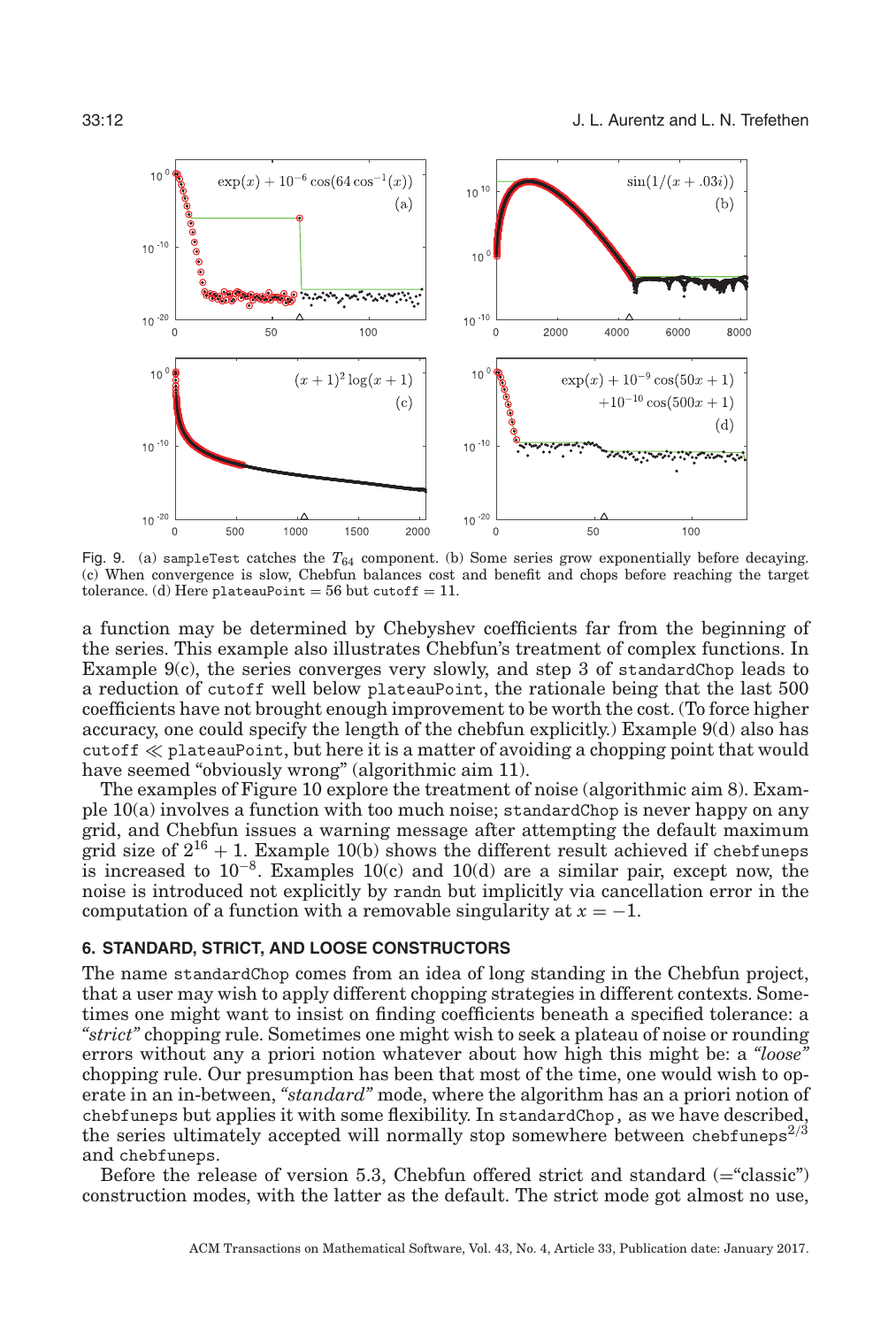<span id="page-12-0"></span>

Fig. 10. (a) Explicit noise prevents convergence. (b) Convergence achieved with chebfuneps <sup>=</sup> <sup>10</sup>−8. (c) Noise from cancellation error prevents convergence. (d) Convergence achieved with chebfuneps =  $10^{-10}$ .

however, and a loose mode was not implemented. The new standardChop has now replaced "classic" as the default. A big difference between the two is that "classic" did not distinguish the plateauPoint and cutoff decisions as in standardChop, leading to frequent anomalies. Another is that variants of "classic" chopping appeared all around the Chebfun code, in Chebfun2 and the ODE solutions, for example, whereas now the same standardChop is used everywhere.

#### **7. COMPUTATION, CONSTRUCTION, AND SIMPLIFICATION**

Up to now, our examples might give the impression that all Chebfun does is construct polynomial approximations from strings or anonymous functions. But if this were the case, there would be no need for it!—the job could be done better with symbolic computing. As mentioned in the introduction, the point of a system like this is not just construction of functions from scratch, but numerical computation with functions, which necessitates ongoing use of the construction process at each step.

Most of the time, Chebfun follows this prescription exactly. If a chebfun is operated on by an operation like  $exp(f)$ , or if two chebfuns are combined by an operation like f./g, the usual process consists of using the existing representations of f and g to compute sample values on grids of size 17, 33,..., and applying standardChop as usual to construct the new result. This description applies both for classic nonperiodic chebfuns, represented by Chebyshev series, and the more recently introduced periodic chebfuns, as discussed in the next section.

Some mathematical operations, on the other hand, can (or must) be carried out without going through this construction process. The simplest example is the unary minus operation: to construct  $-f$  from f, we negate the coefficients rather than sampling f anew. Besides taking a little time, resampling would sometimes change the representation slightly since it would introduce new rounding errors. For example, the chebfun  $f = \text{chebfun}(\mathcal{Q}(x) \sin(1.7(x+.03i)) \text{ in Figure 9(b) has length } 4,441, \text{ and so does } -f,$  $f = \text{chebfun}(\mathcal{Q}(x) \sin(1.7(x+.03i)) \text{ in Figure 9(b) has length } 4,441, \text{ and so does } -f,$  $f = \text{chebfun}(\mathcal{Q}(x) \sin(1.7(x+.03i)) \text{ in Figure 9(b) has length } 4,441, \text{ and so does } -f,$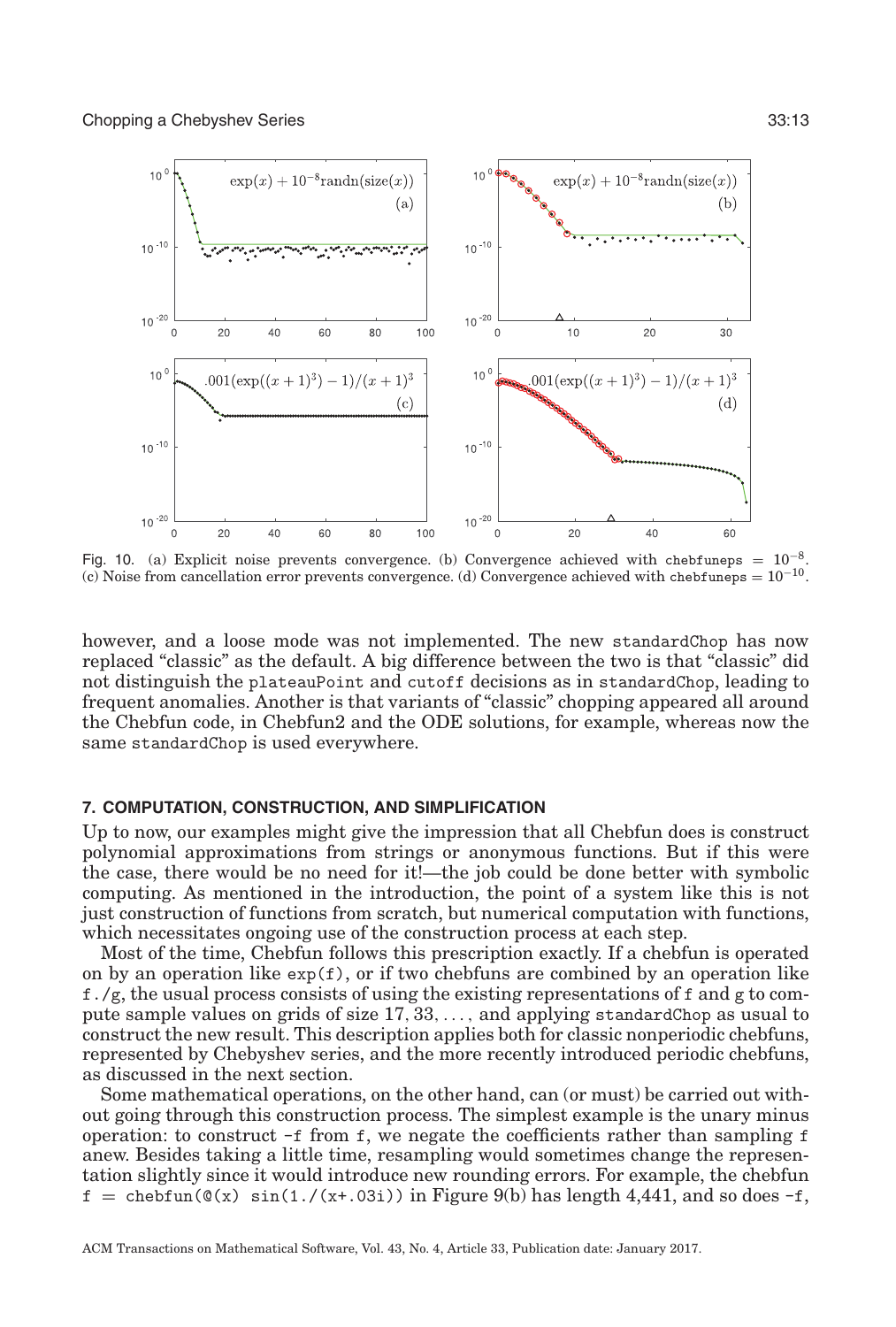but if we construct the negative via chebfun( $\mathcal{Q}(x)$  -f(x)), the rounding error plateau is higher and the length reduces to  $4,266$ .<sup>[9](#page-13-1)</sup>

Some operations are not carried out by calling the constructor but lead to Chebyshev series whose tails may be below the noise level. One instance of this is cumsum, which computes the integral of a chebfun by manipulating its Chebyshev coefficients. The amplitudes of the higher coefficients will be reduced in the process and can be trimmed without loss of overall accuracy. This is intuitively natural since integration is a smoothing operation and thus can be expected to result in shorter series. Chebfun has a code simplify that effects this trimming by calling standardChop after first prolonging the length of the Chebyshev series by about 25% to ensure it is long enough for standardChop to work properly. For example,  $f = \text{chebfun}(\mathcal{C}(x) \log(1.1-x))$  has length 75, so mathematically, one might expect cumsum(f) to have length 76. Since cumsum calls simplify, however, the length is actually 70.

Multiplication of two chebfuns, the operation  $f \cdot \ast g$ , is also currently carried out in Chebfun by manipulating coefficients, then calling simplify. Addition and subtraction are currently carried out by manipulating coefficients without calling simplify, though this may change.

Another example of a Chebfun algorithm that bypasses the construction process is conv, which computes the convolution of two functions. This code uses a fast algorithm introduced by Hale and Townsend that converts Chebyshev series to Legendre series for the convolution, then converts back again and calls simplify [Hale and Townsend [2014\]](#page-20-15). Construction via pointwise sampling would be much more expensive.

# **8. VARIANT CONSTRUCTION PROCESSES**

<span id="page-13-0"></span>We have presented a general construction process whereby Chebfun samples a function on successively finer grids, computes Chebyshev coefficients, and calls standardChop to decide if convergence has been achieved. We now describe various parts of Chebfun in which this algorithm is applied in specialized ways. Before the introduction of version 5.3, these operations were carried out by different algorithms, and their replacement by standardChop has been a significant simplification (algorithmic aim 4 of Section [4\)](#page-6-2).

#### **8.1. Chebfuns with Several Pieces**

<span id="page-13-2"></span>A chebfun may consist of a concatenation of several smooth pieces, called *funs,* each with its own Chebyshev series representation. Breakpoints between funs are introduced by operations known to break smoothness at certain points, such as abs(f) at points where f passes through zero, and they can also be determined by a fast edge-detection algorithm [Pachón et al. [2010\]](#page-20-16).

The complication that arises in construction of chebfuns with several pieces is that a chebfun can normally be evaluated to a certain accuracy relative to its global scale over the whole interval of definition—not the local scale of an individual fun. To achieve the necessary effect, standardChop is called with its input parameter tol set not to the Chebfun tolerance chebfuneps as usual, but to chebfuneps\*vscaleGlobal/ vscaleLocal, where vscaleGlobal and vscaleLocal are estimates of the scales of the global chebfun and the local fun, respectively.

# **8.2. Periodic Functions and Fourier Series**

Beginning with version 5.0 in 2014, Chebfun has had a capability of working with periodic functions represented by Fourier series in addition to the usual nonperiodic functions represented by Chebyshev series [Wright et al. [2015\]](#page-20-17). This adds efficiency

<span id="page-13-1"></span><sup>9</sup>What if we keep reconstructing over and over again? The lengths come out as 4,262, 4,262, 4,261, 4,261, 4,261, 4,261, ... Thus, chebfun construction is approximately, but not exactly, a projection.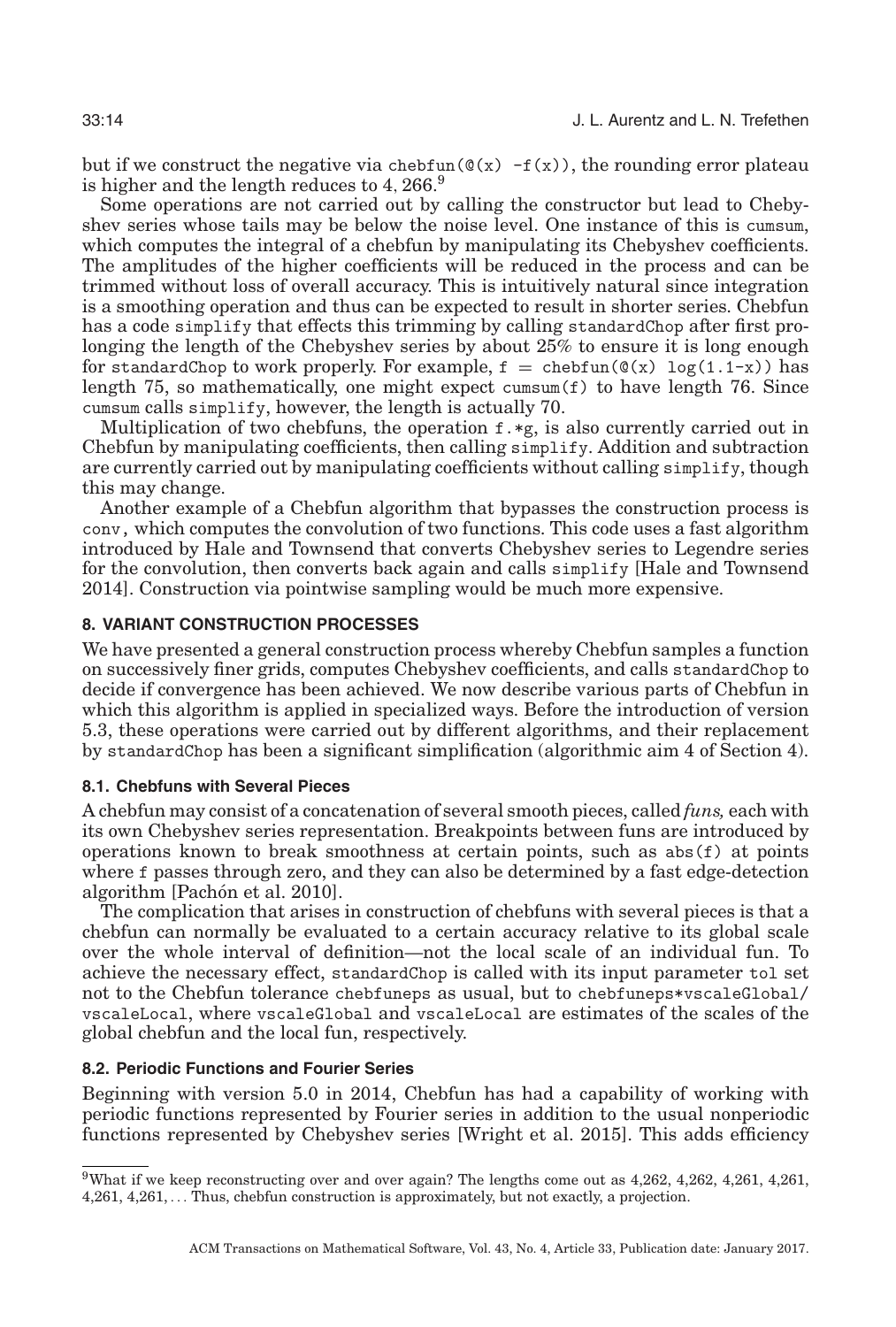<span id="page-14-0"></span>

Fig. 11. Repetition of Figure [4](#page-4-0) for the function  $f(x) = \exp(\sin(\pi x))$ , but now with Chebfun called with the 'trig' flag, producing a Fourier rather than Chebyshev representation.

and accuracy for periodic problems and is particularly attractive in eliminating discontinuities of periodic functions or their derivatives at boundary points. A periodic chebfun is informally called a "trigfun."

To construct a trigfun, which occurs when the user specifies the flag 'trig', Chebfun samples the function on periodic equispaced grids of 16, 32,... , points and constructs trigonometric series for the corresponding interpolating trigonometric polynomials. These series are of degrees  $8, 16, \ldots$ , in the usual terminology, where a series of degree 8 for  $t \in [-\pi, \pi]$ , for example, consists of coefficients  $a_{-8}, \ldots, a_8$  multiplying exponentials *e*<sup>−8*it*</sup>,..., *e*<sup>8*it*</sup>. The decision of when a series is "happy" and where to chop it is made by standardChop applied to the sequence  $|c_0|$ ,  $(|c_1|+|c_{-1}|)/2$  (repeated twice),  $(|c_2|+|c_{-2}|)/2$ (repeated twice), and so on. The reason for this duplication of each coefficient is so that Fourier series will be treated by essentially the same parameters as Chebyshev series, with 17 values being the minimal number for happiness. An example of Fourier coefficients of a trigfun is shown in Figure [11,](#page-14-0) which revisits the function  $f(x) =$  $\exp(\sin(\pi x))$  of Figure [4](#page-4-0) now in Fourier mode.

### **8.3. ODE Boundary-Value Problems**

One of the most important capabilities of Chebfun for users is the solution of ordinary differential equations (ODEs), both boundary-value problems (BVPs) and initial-value problems (IVPs), which can be linear or nonlinear.

To solve a linear BVP, Chebfun discretizes the problem on Chebyshev grids of sizes approximately 33, 65, 129, 257, 513, 725, 1,025, 1,449,... , and checks for happiness on each grid [Driscoll et al. [2008;](#page-20-18) Driscoll and Hale [2016\]](#page-20-19). Apart from the modified grid sequence, which is based on half-integer as well as integer powers of 2, this process differs from standard construction in two ways. One is that this is not just a matter of "sampling" a fixed function, since the value at a grid point such as 0, for example, will change as the gridding is refined. In Chebfun terminology, this means BVPs are constructed in a "resampling" mode, with function values already obtained on a coarse grid recomputed on each finer grid. The other difference is that for solving BVPs, standardChop is called with  $tol = bvpTol$ , where the parameter bvpTol is by default set to  $5 \times 10^{-13}$  rather than machine epsilon. One reason for this is that solution of BVPs on fine grids is expensive, with  $O(n^3)$  complexity on a grid of *n* points, so pushing to full machine precision may be slow. In addition, the matrices involved in the solution process are often ill-conditioned, so setting  $\text{tol} = \text{eps}$  would sometimes be problematic.

Figure [12](#page-15-0) illustrates the Chebfun solution of  $u'' - xu = 1$  for  $x \in [-20, 20]$  with  $u(-20) = u(20) = 0$  and the corresponding amplitudes of Chebyshev coefficients. In this unproblematic case, the default tolerance to  $1 = 5 \times 10^{-13}$  does not achieve the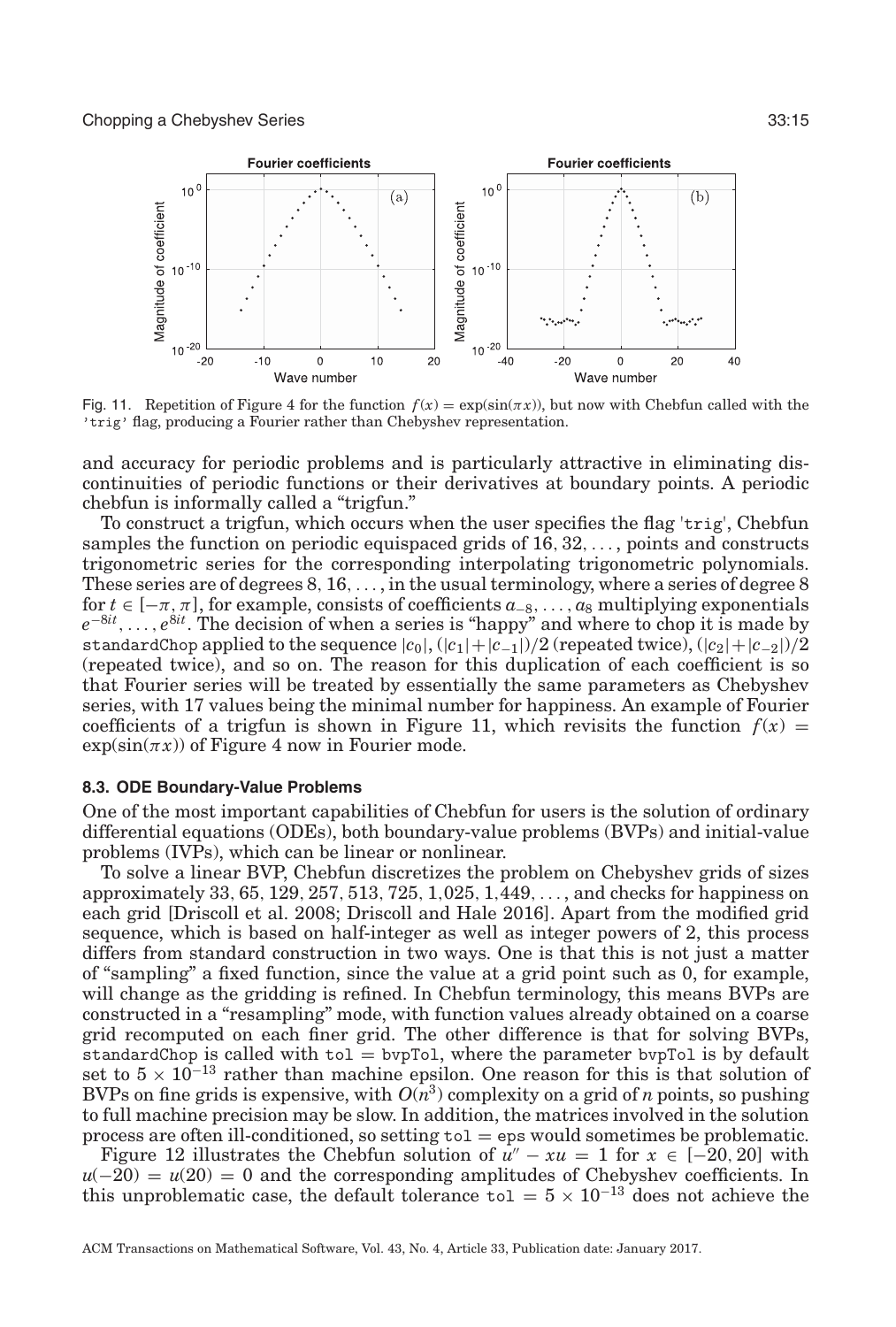<span id="page-15-0"></span>

Fig. 12. (a) Chebfun solution to  $u'' - xu = 1$  for  $x \in [-20, 20]$ . (b) Chebyshev coefficients  $|a_k|$  for standard construction with the default tolerance bvpTol =  $5 \times 10^{-13}$ . (c) More accuracy achieved by tightening the tolerance to bvpTo1 =  $10^{-16}$ .

maximum accuracy possible, and a second plot of coefficients is shown for a solution with bvpTol =  $10^{-16}$ .

If a BVP is nonlinear, Chebfun embeds the construction process just described in a Newton or damped-Newton iteration, with the necessary derivatives formulated in a continuous setting as Frechet derivative operators constructed by automatic ´ differentiation [Birkisson and Driscoll [2012\]](#page-20-20). The correction functions will eventually become very small, and it is necessary for the Chebyshev series involved in their construction to be judged relative to the scale of the overall function, not that of the correction. Accordingly, standardChop is called with its value of tol increased by a factor analogous to vscaleGlobal/vscaleLocal, as described in Section [8.1.](#page-13-2) The Newton iteration is exited when its estimated error falls below  $200 \times b$  vpTol.

#### **8.4. ODE Initial-Value Problems**

IVPs in Chebfun are solved differently from BVPs, by marching rather than a global spectral discretization [Birkisson [2016\]](#page-20-21). This solution process has nothing a priori to do with Chebyshev grids, and it is carried out by standard MATLAB ODE codes: ode113 by default, which can be changed, for example, to ode15s for a stiff problem. As with BVPs, Chebfun aims by default for about 12 digits rather than 16. To be precise, ode113 by default is called with absTol = 1e5\*macheps and relTol = 1e2\*macheps (see footnote 2). The computed function that results is then converted to a chebfun by a call to standardChop with tol set to the maximum of relTol and absTol/vscale.

#### **8.5. Quasimatrices**

A quasimatrix is a chebfun with more than one column, that is, a collection of several functions defined on the same interval [*a*, *b*]. By default, Chebfun constructs each column of a quasimatrix independently, calling standardChop with  $tol =$  chebfuneps as usual. For some applications, however, it is appropriate for the columns to be constructed relative to a single global scale, for example, if they correspond to pieces of a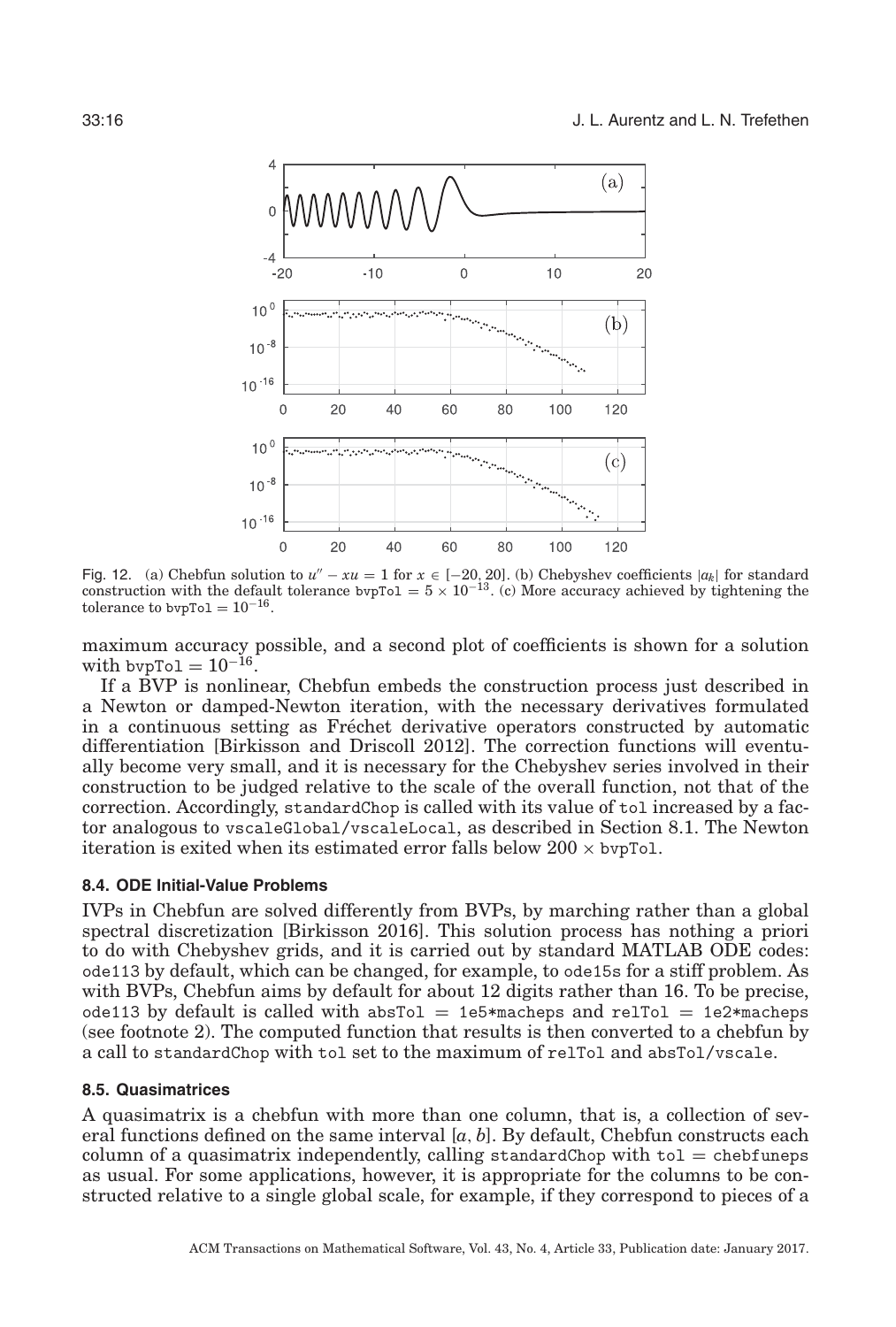<span id="page-16-0"></span>

Fig. 13. Chebyshev coefficients of the rows of the chebfun2 of  $f(x, y) = \cos(xy+1)$ , corresponding to the *x* part of the bivariate representation. The curves for the 12 rows begin at different heights but end at approximately the same height, reflecting calls to standardChop with the 'globaltol' flag set so that tolerances are adjusted to a global scale.

decomposition of a single function. For such applications, a user can specify the flag 'globaltol', and then standardChop will be called with tol appropriately adjusted for the various columns as described in Sections [8.1](#page-13-2) and 8.3. The next subsection gives an example.

# **8.6. Multiple Dimensions: Chebfun2 and Chebfun3**

Finally, we mention that Chebfun can also compute with smooth functions in two and three dimensions since the release of Chebfun2 in 2012 [Townsend and Trefethen 2013] and Chebfun3 in 2016 [Hashemi and Trefethen 2016]. In both cases, functions are represented by low-rank approximations constructed from outer products of 1D functions, which in turn are represented by the usual Chebfun Chebyshev series, or Fourier series in periodic directions. These series are constructed with standardChop in the 'globaltol' mode described previously. To illustrate, Figure [13](#page-16-0) plots the Chebyshev coefficients of the 12 rows representing the *x*-dependence of the Chebfun2 representation of  $f(x, y) = \cos(xy + 1)$ .

# **9. CONCLUSIONS**

Although Chebfun has been chopping Chebyshev series for more than a decade, and more recently also Fourier series, the details have been inconsistent and ad hoc until lately. This article has described the new algorithm standardChop, which unifies these processes with a clear structure. Other related projects for numerical computation with functions, as listed in the introduction, face the same challenge of "rounding" of functions, though at present none of the others approach the complexity and breadth of capabilities and large user base of Chebfun or have such a carefully worked-out chopping procedure. For example, ApproxFun chops a series when a fixed number of coefficients falls under a fixed threshold.

Before version 5.3, Chebfun constructions often produced coefficient sequences that were obviously imperfect, failing to capture a few coefficients that were obviously meaningful or retaining a few (or sometimes many) that were obviously noise. With a year's experience of standardChop now (at the time of the revision of this article for publication, in June 2016), we can say with confidence that such anomalies have almost entirely vanished. One can still find at least one puzzling effect if one knows where to look, however. A consequence of step 3 of standardChop is that tightening the tolerance tol may make a chebfun shorter, whereas one might expect it should become longer. This is because with a smaller value of tol, the tilted line becomes steeper, biasing the chopping decision more toward the beginning of the sequence. We considered different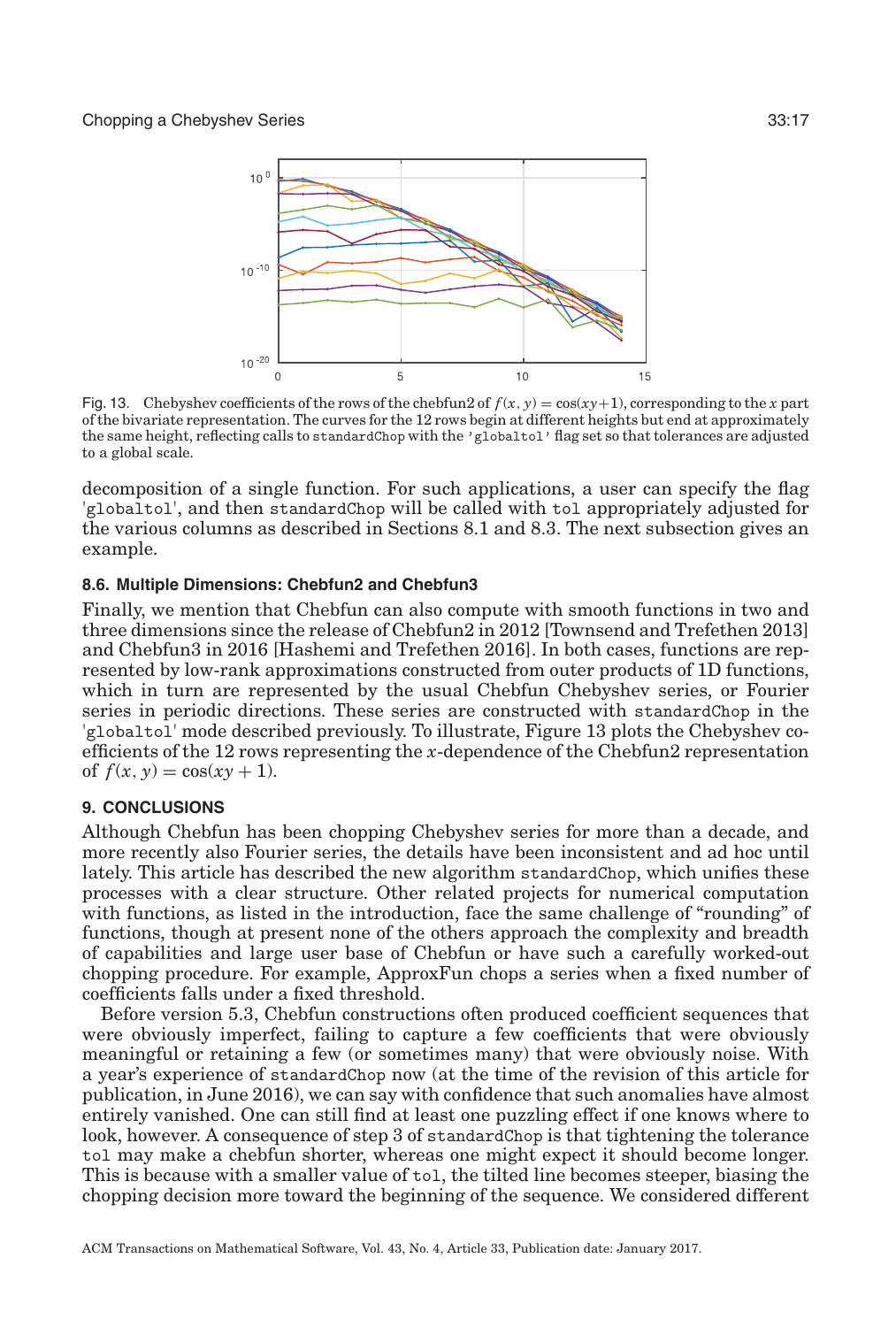ideas for modifying the algorithm to eliminate this effect, but in the end decided to leave well enough alone.

The introduction of standardChop has made the foundations of the Chebfun project more secure. At the same time, we reiterate that we make no claim that this algorithm is optimal, or even represents the only reasonable approach to this problem. Just as it took decades for floating-point arithmetic of real numbers to reach a reasonably settled state with the introduction of the IEEE Floating Point Standard in the mid-1980s [Overton [2001\]](#page-20-0), perhaps it will take a long time for consensus to emerge as to the best ways to realize the analog of floating-point arithmetic for numerical computation with functions.

# **APPENDIX: LISTING OF** standardChop.m

```
function cutoff = standardChop(coeffs, tol)%STANDARDCHOP A sequence chopping rule of ''standard'' (as opposed to ''loose'' or
% ''strict'') type, that is, with an input tolerance TOL that is applied with some
% flexibility. This code is used in all parts of Chebfun that make chopping
% decisions, including chebfun construction (CHEBTECH, TRIGTECH), solution of
% ODE BVPs (SOLVEBVP), solution of ODE IVPs (ODESOL), simplification of chebfuns
% (SIMPLIFY), and Chebfun2. See J. L. Aurentz and L. N. Trefethen, ''Chopping a
% Chebyshev series'', arXiv, December 2015.
%
% Input:
%
% COEFFS A nonempty row or column vector of real or complex numbers
% which typically will be Chebyshev or Fourier coefficients.
%<br>% TOL
         A number in (0,1) representing a target relative accuracy.
% TOL will typically will be set to the Chebfun CHEBFUNEPS parameter,
% sometimes multiplied by a factor such as vglobal/vlocal in
% construction of local pieces of global chebfuns.
% Default value: machine epsilon (MATLAB EPS).
%
% Output:
%
% CUTOFF A positive integer.
% If CUTOFF == length(COEFFS), then we are ''not happy'':
         a satisfactory chopping point has not been found.
% If CUTOFF < length(COEFFS), we are ''happy'' and CUTOFF
% represents the last index of COEFFS that should be retained.
%
% Examples:
%
% coeffs = 10.^{\circ}-(1:50); random = cos((1:50).^{\circ}2);% standardChop(coeffs) % = 18% standardChop(coeffs + 1e-16*random) % = 15% standardChop(coeffs + 1e-13*random) % = 13
% standardChop(coeffs + 1e-10*random) % = 50% standardChop(coeffs + 1e-10*random, 1e-10) % = 10% Jared Aurentz and Nick Trefethen, July 2015.
%
% Copyright 2015 by The University of Oxford and The Chebfun Developers.
% See http://www.chebfun.org/ for Chebfun information.
```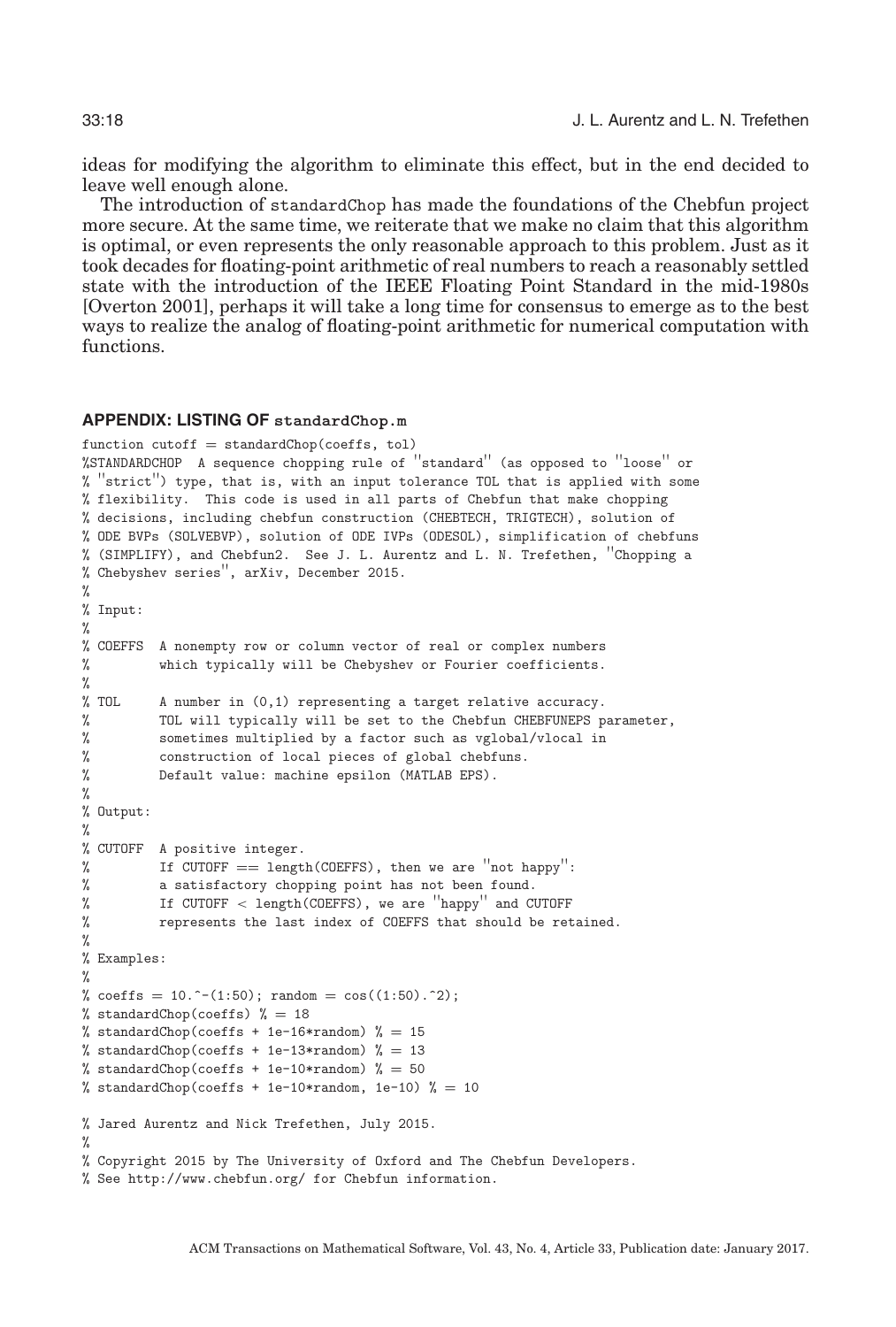#### Chopping a Chebyshev Series 33:19

```
% STANDARDCHOP normally chops COEFFS at a point beyond which it is smaller than
% TOL^(2/3). COEFFS will never be chopped unless it is of length at least 17 and
% falls at least below TOL^{\circ}(1/3). It will always be chopped if it has a long
% enough final segment below TOL, and the final entry COEFFS(CUTOFF) will never
% be smaller than TOL^{\sim}(7/6). All these statements are relative to
% MAX(ABS(COEFFS)) and assume CUTOFF > 1. These parameters result from
% extensive experimentation involving functions such as those presented in
% the paper cited above. They are not derived from first principles and
% there is no claim that they are optimal.
% Set default if fewer than 2 inputs are supplied:
if ( nargin < 2 )
    p = chebfunpref;
    tol = p.chebfuneps;end
% Check magnitude of TOL:
if ( tol >= 1)cutoff = 1;return
end
% Make sure COEFFS has length at least 17:
n = length(coeffs);cutoff = n;if (n < 17)
    return
end
% Step 1: Convert COEFFS to a new monotonically nonincreasing
% vector ENVELOPE normalized to begin with the value 1.
b = abs(coeffs);m = b(\text{end}) * \text{ones}(n, 1);for j = n-1:-1:1m(j) = max(b(j), m(j+1));end
if (m(1) == 0)cutoff = 1;return
end
envelope = m/m(1);% Step 2: Scan ENVELOPE for a value PLATEAUPOINT, the first point J-1, if any,
% that is followed by a plateau. A plateau is a stretch of coefficients
% ENVELOPE(J),..., ENVELOPE(J2), J2 = round(1.25*J+5) <= N, with the property
% that ENVELOPE(J2)/ENVELOPE(J) > R. The number R ranges from R = 0 if
% ENVELOPE(J) = TOL up to R = 1 if ENVELOPE(J) = TOL<sup>\hat{C}(2/3). Thus a potential</sup>
% plateau whose starting value is ENVELOPE(J) ~ TOL^{\circ}(2/3) has to be perfectly
% flat to count, whereas with ENVELOPE(J) \tilde{ } TOL it doesn't have to be flat at
% all. If a plateau point is found, then we know we are going to chop the
% vector, but the precise chopping point CUTOFF still remains to be determined
% in Step 3.
for j = 2:nj2 = round(1.25 * j + 5);if ( j2 > n )
```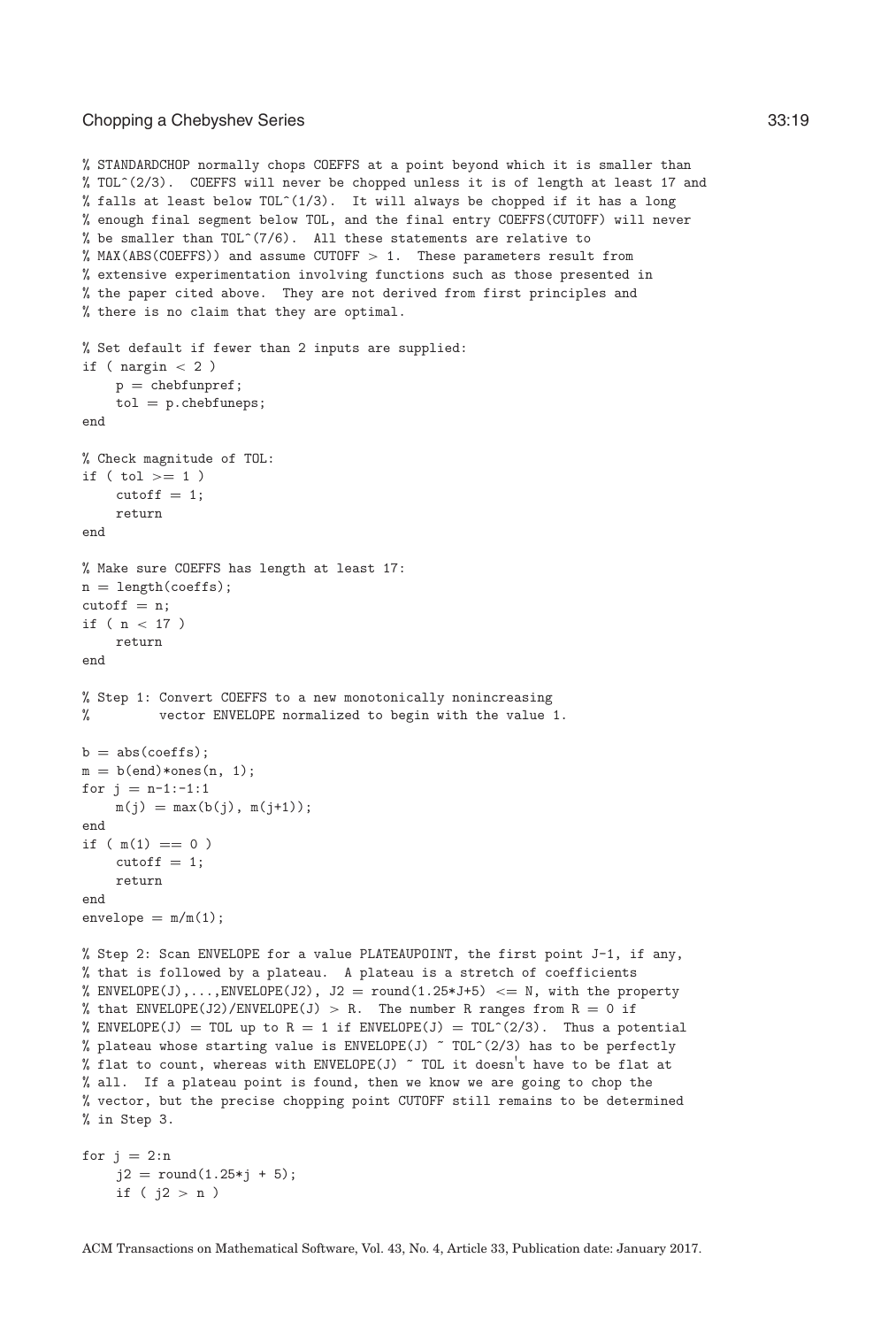```
% there is no plateau: exit
        return
    end
    e1 = envelope(j);
    e2 =envelope(i2);
    r = 3*(1 - log(e1)/log(t01));plateau = (e1 == 0) | (e2/e1 > r);if ( plateau )
        % a plateau has been found: go to Step 3
        plateauPoint = j - 1;break
    end
end
% Step 3: fix CUTOFF at a point where ENVELOPE, plus a linear function
% included to bias the result towards the left end, is minimal.
%
% Some explanation is needed here. One might imagine that if a plateau is
% found, then one should simply set CUTOFF = PLATEAUPOINT and be done, without
% the need for a Step 3. However, sometimes CUTOFF should be smaller or larger
% than PLATEAUPOINT, and that is what Step 3 achieves.
\frac{9}{2}% CUTOFF should be smaller than PLATEAUPOINT if the last few coefficients made
% negligible improvement but just managed to bring the vector ENVELOPE below the
% level TOL^(2/3), above which no plateau will ever be detected. This part of
% the code is important for avoiding situations where a coefficient vector is
% chopped at a point that looks ''obviously wrong'' with PLOTCOEFFS.
\frac{9}{4}% CUTOFF should be larger than PLATEAUPOINT if, although a plateau has been
% found, one can nevertheless reduce the amplitude of the coefficients a good
% deal further by taking more of them. This will happen most often when a
% plateau is detected at an amplitude close to TOL, because in this case, the
   'plateau'' need not be very flat. This part of the code is important to
% getting an extra digit or two beyond the minimal prescribed accuracy when it
% is easy to do so.
if ( envelope(plateauPoint) == 0 )
    cutoff = plateauPoint;
else
    j3 = sum(envelope \geq tot(7/6));if ( j3 < j2 )
        j2 = j3 + 1;envelope(j2) = tol^(7/6);end
    cc = log10(envelope(1:j2));cc = cc(:);
```
end

end

# **ACKNOWLEDGMENTS**

 $[$ ", d] =  $min(cc);$  $\text{cutoff} = \max(d - 1, 1);$ 

 $cc = cc + \text{linspace}(0, (-1/3)*\text{log10(tol)}, i2)$ ;

We have benefited from extensive discussions with others in the Chebfun team including Anthony Austin, Asgeir Birkisson, Toby Driscoll, Nick Hale, Behnam Hashemi, Mohsin Javed, Hadrien Montanelli, Mikael ´